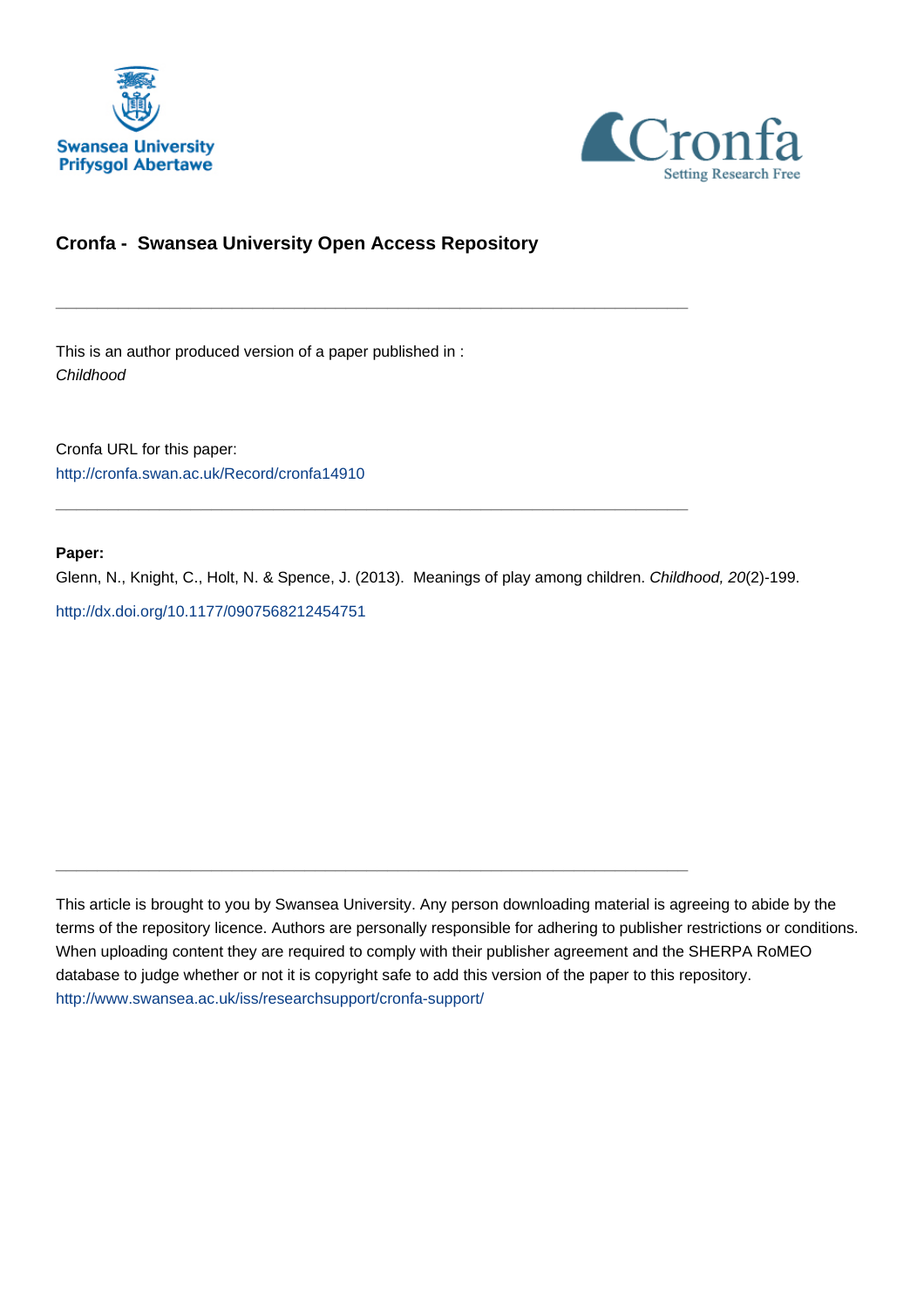**Childhood**

# Childhood

# **Meanings of play among children**

| Journal:         | Childhood                                                                                                                                                                                                                                                                                                                                                                                                                                                                                                                                                                                                                                                                                                                      |
|------------------|--------------------------------------------------------------------------------------------------------------------------------------------------------------------------------------------------------------------------------------------------------------------------------------------------------------------------------------------------------------------------------------------------------------------------------------------------------------------------------------------------------------------------------------------------------------------------------------------------------------------------------------------------------------------------------------------------------------------------------|
| Manuscript ID:   | CHD-11-0111.R3                                                                                                                                                                                                                                                                                                                                                                                                                                                                                                                                                                                                                                                                                                                 |
| Manuscript Type: | Original Manuscript                                                                                                                                                                                                                                                                                                                                                                                                                                                                                                                                                                                                                                                                                                            |
| Keywords:        | play, children, child-centred, qualitative, arts-based-methods                                                                                                                                                                                                                                                                                                                                                                                                                                                                                                                                                                                                                                                                 |
| Abstract:        | The purpose of this study was to examine meanings of play among<br>children. Thirty-eight students aged 7-9 years from a suburban public<br>school in Western Canada participated in focus groups. Data analysis<br>revealed participants saw almost anything as an opportunity for play and<br>would play almost anywhere with anyone. However, they perceived<br>parents to have somewhat different views regarding play. The children<br>frequently described adults as restricting play opportunities. This study<br>therefore revealed that children had a relatively unrestrained view of play<br>and these findings may be useful for helping to ensure that adults<br>facilitate, rather than hinder, children's play. |
|                  |                                                                                                                                                                                                                                                                                                                                                                                                                                                                                                                                                                                                                                                                                                                                |

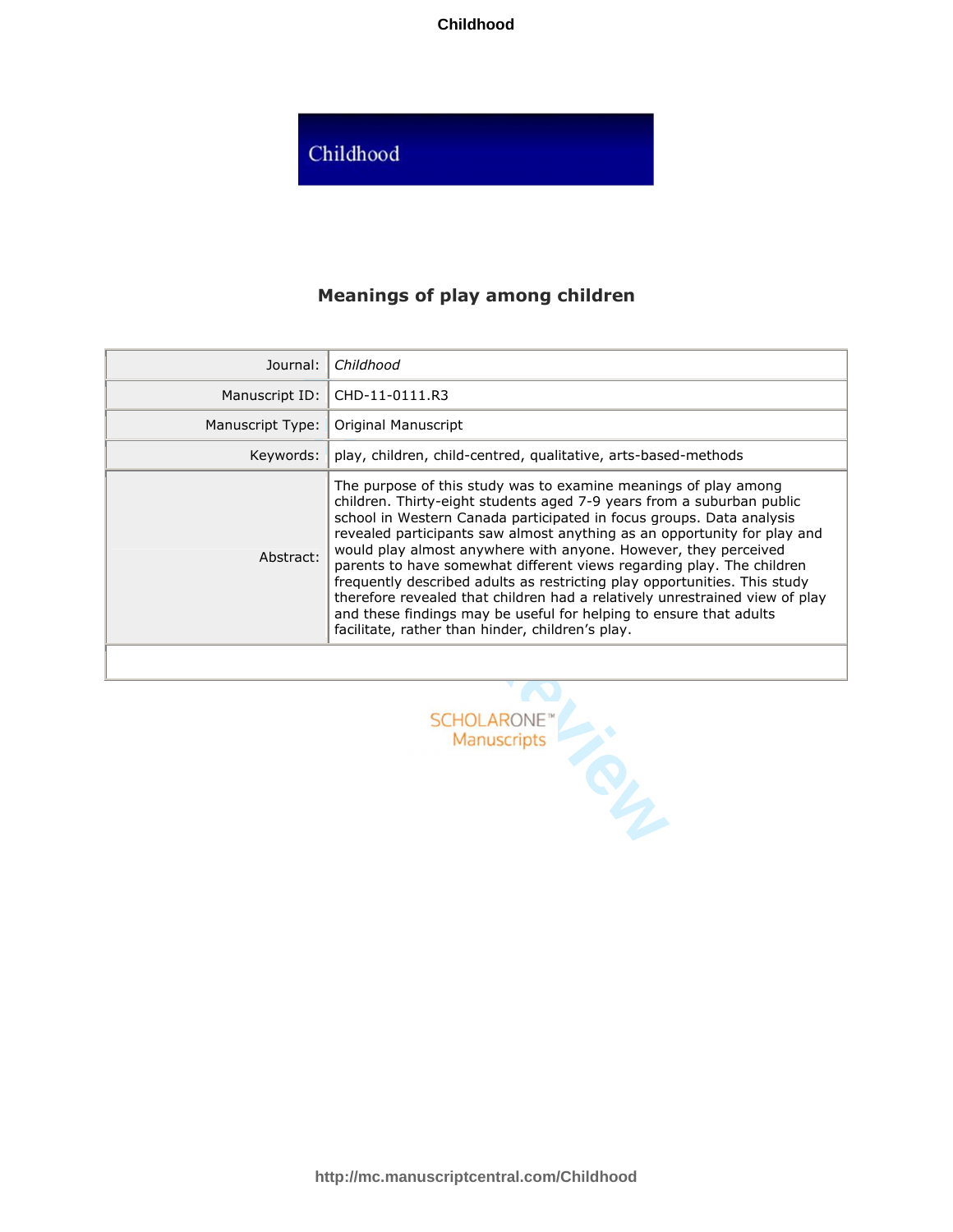#### **Childhood**

# **Abstract**

For Philippins 2.6 However, they percent views regarding play. The children frequently or<br>tunities. This study therefore revealed that children<br>primarities. This study therefore revealed that children<br>f play and these find The purpose of this study was to examine meanings of play among children. Thirty-eight students aged 7-9 years from a suburban public school in Western Canada participated in focus groups. Data analysis revealed participants saw almost anything as an opportunity for play and would play almost anywhere with anyone. However, they perceived parents to have somewhat different views regarding play. The children frequently described adults as restricting play opportunities. This study therefore revealed that children had a relatively unrestrained view of play and these findings may be useful for helping to ensure that adults facilitate, rather than hinder, children's play.

# **Keywords**

Play, children, child-centered, qualitative, arts-based-methods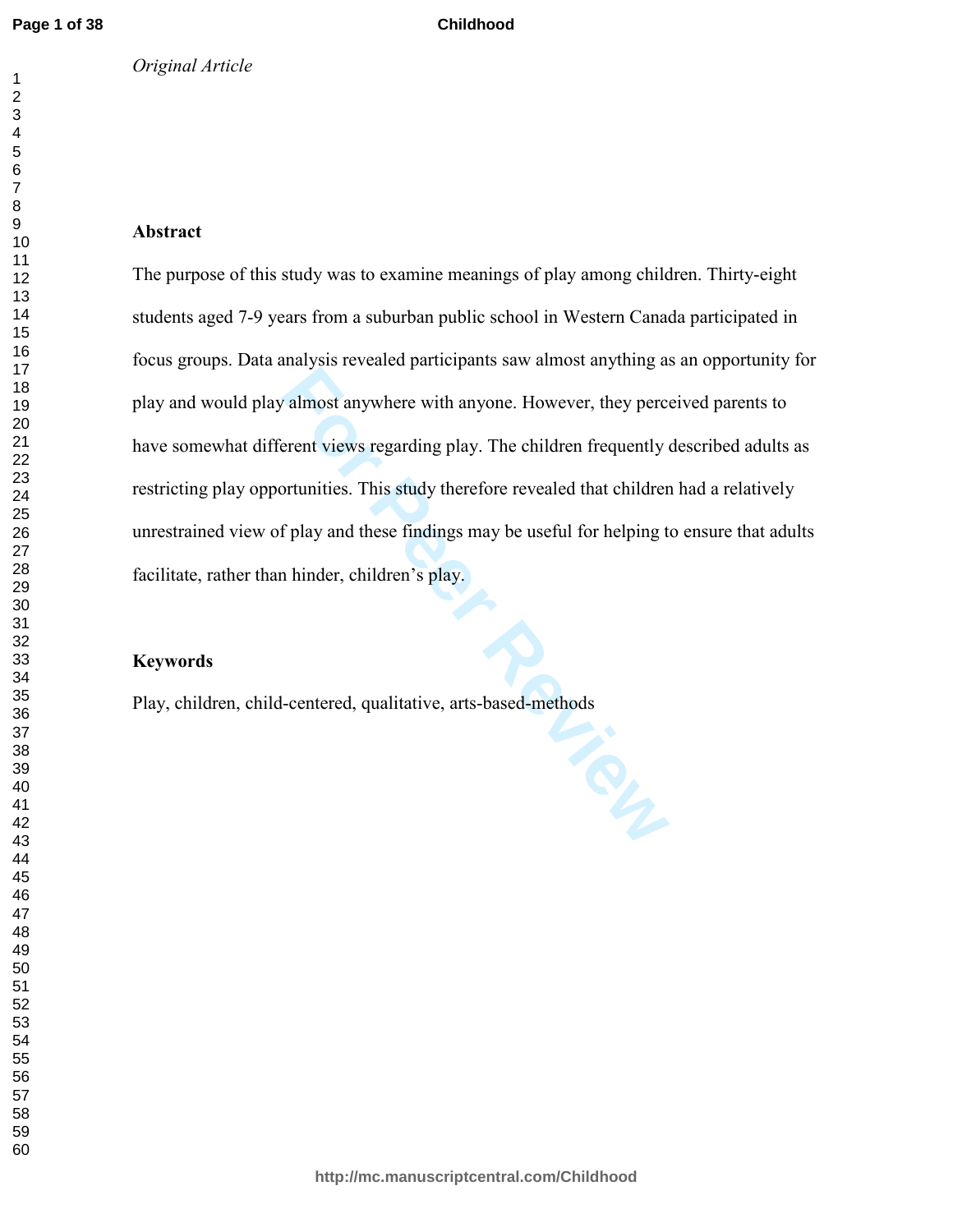For Petral Letter Pystern Petral Petral Petral Petral Petral Petral Petral Petral Petral Petral Petral Petral<br>
For Smith, 2001; Wood, 2009). Sutton-Smith (2<br>
For Petral and Petral Petral Petral Petral Community<br>
(i.e. play Play is not only a quintessential childhood activity but has also been described as the most important 'work' of being a child (Piaget, 2007). However, this view of play is not without critique because it reflects an adult perspective and contemporary neo-liberal ideology (Sutton-Smith, 1966; Schwartzman, 1976). Such debate regarding how play is defined, understood and categorized is common within the play literature (cf. Pellegrini, 2009; Schwartzman, 1976; Sutton-Smith, 2001; Wood, 2009). Sutton-Smith (2001), reflecting upon scholarship from multiple disciplines, described play as ambiguous. He argued that conceptions of play (i.e. play theory) were rhetorical and revealed underlying ideological outlook intended to persuade others to believe in and live by similar values.

As researchers have sought to define and understand play they have primarily considered the views of parents, practitioners, and theorists (e.g. Factor, 2004; Schwartzman, 1976; Singh and Gupta, 2011). Accordingly, some have argued play is an adult construction created to make sense out of what children do with their time (Thomson and Philo, 2004). Although there has been increased attention on children's perspectives (Christensen and Prout, 2002; Thomson, 2005), there remains a gap in the literature when thoroughly understanding children's views of play. The current study sought to address this gap in the literature by examining meanings of play among children.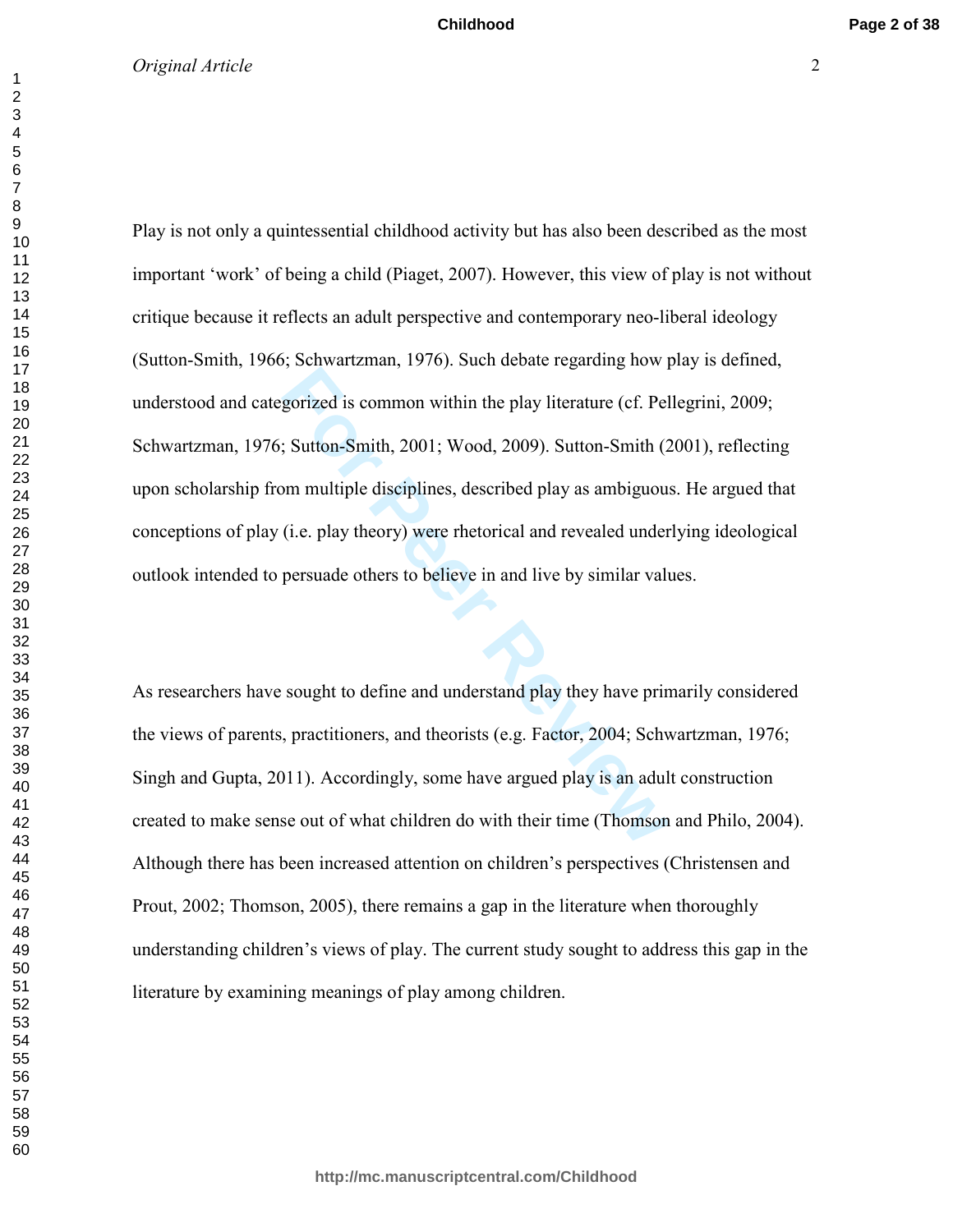*Original Article* 3

#### **Related literature**

Play can be understood from a variety of perspectives. A brief review of the existing literature related to the meaning of play from three different perspectives (theoretical, parents, and children) is presented. Though these views have been separated for the purpose of this review, theoretical perspectives influence all research endeavors including those re/presenting children's or parents' views.

#### *Theoretical perspectives*

**For Peer Review** Given the dominance of neo-liberal and adult perspectives toward play (Sutton-Smith, 1966, 2001), much of the theoretical literature regarding children's play has focused on the 'productive value' of play (i.e. exploring the developmental, cognitive, ecological, biological, and social functions of play; Pellegrini, 2009; Piaget, 2007; Wood, 2009). Nonetheless, researchers from various disciplines generally agree that play serves as an important learning tool during childhood (Isenberg and Quisenberry, 2002; Piaget, 2007 Schwartzman, 1976; Skelton, 2009).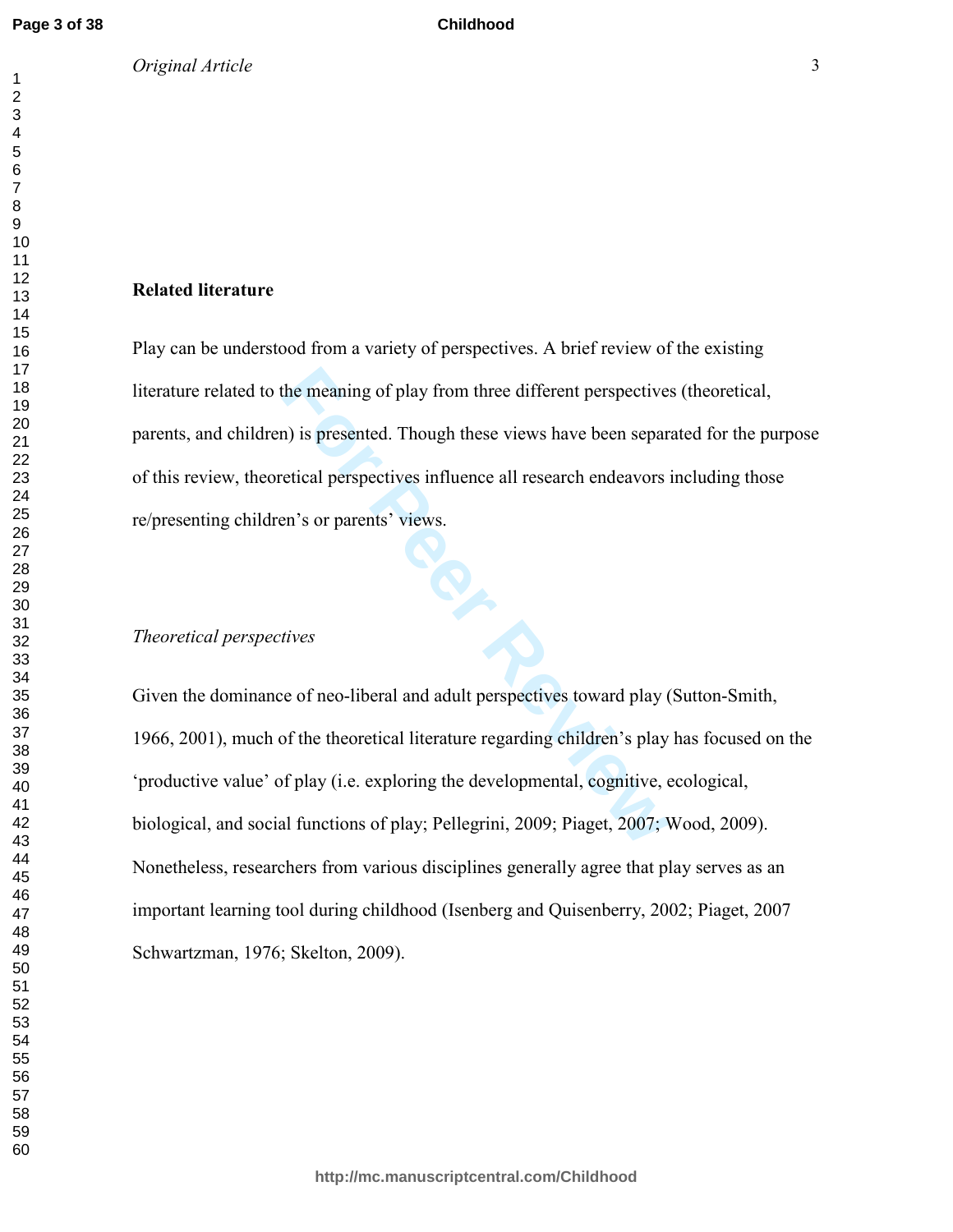ducational perspective play has been defined as a 'dy<br>bur' (Isenberg and Quisenberry, 2002: 33) whereas f<br>itical position play has been described as a *dispositio*.<br>(Malaby, 2008). As such, 'providing a comprehensi<br>retical Theoretical definitions of play vary and often reflect the discipline and theoretical outlook from which they originate (Schwartzman, 1976; Sutton-Smith, 2001; Wood, 2009). For example, from an educational perspective play has been defined as a 'dynamic, active, constructive behaviour' (Isenberg and Quisenberry, 2002: 33) whereas from a sociocultural anthropological position play has been described as a *disposition* rather then an activity or behavior (Malaby, 2008). As such, 'providing a comprehensive definition of play remains a theoretical challenge because there are multiple forms of play, which have different functions and characteristics, multiple players and multiple play contexts' (Wood, 2009: 167). For the purpose of this inquiry play was conceptualized *as an activity or behavior engaged in by children and defined by children as play*. Because we sought to understand children's views on play, we did not further categorize the word prior to the inquiry and actively sought to bracket our own personal, adult, theoretical and academic pre-understandings of the word so that we could come to see how the children might envision it.

### *Parents' perspectives*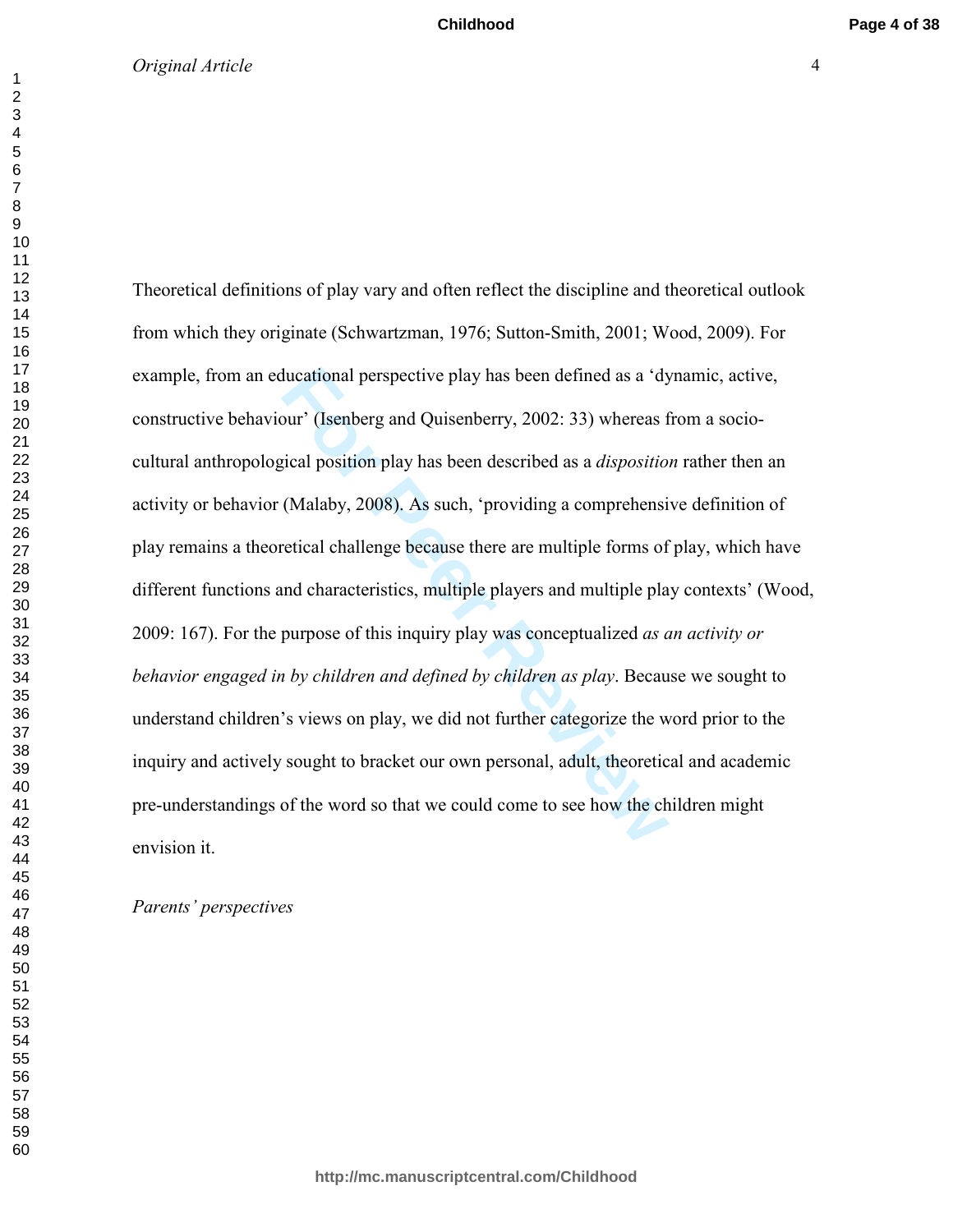*Original Article* 5

#### **Childhood**

**EXECT AND FORMAL AND CONSUMIDE AND ADMOKED AND ADDEDED AND ADDEDED AND ADDEDED AND AN ART ADDED AND AN AN AN APPROXIMAL SURVEY AND AN APPROXIMAL SURVEY AND SURVEY AND SURVEY AND MONOROUTING SURVEY AND MOVED AND MOVED AND** Parents' perspectives have been elicited to understand where, what and with whom children play, as well as identify the barriers to active play pursuits (Singh and Gupta, 2011; Valentine and McKendrick, 1997; Veitch et al., 2006). For example, using surveys with parents, Veitch et al. (2006) found active play was determined by the availability of social networks, facilities at parks and playgrounds, and the built environment. Valentine and McKendrick (1997) determined there was no relationship between play provisions (e.g. parks, designated play spaces) and actual play patterns. They argued that parental concerns for child safety were moving children's outdoor play toward increasingly institutionalized, home-centered activities.

Singh and Gupta (2011) drew on observations and qualitative interviews with parents from diverse communities within India to understand their views on children's play. Findings indicated that although nearly all parents valued children's play many expressed greater value for children's educational pursuits. Aspects of the built environment (i.e. parks) and supervision were also cited as important factors with regards to child's play. Such research has provided interesting insights into adults' perceptions of play and highlighted potential restrictions parents might put on children's play activities. However, whether children share these views is, arguably, yet to be thoroughly examined.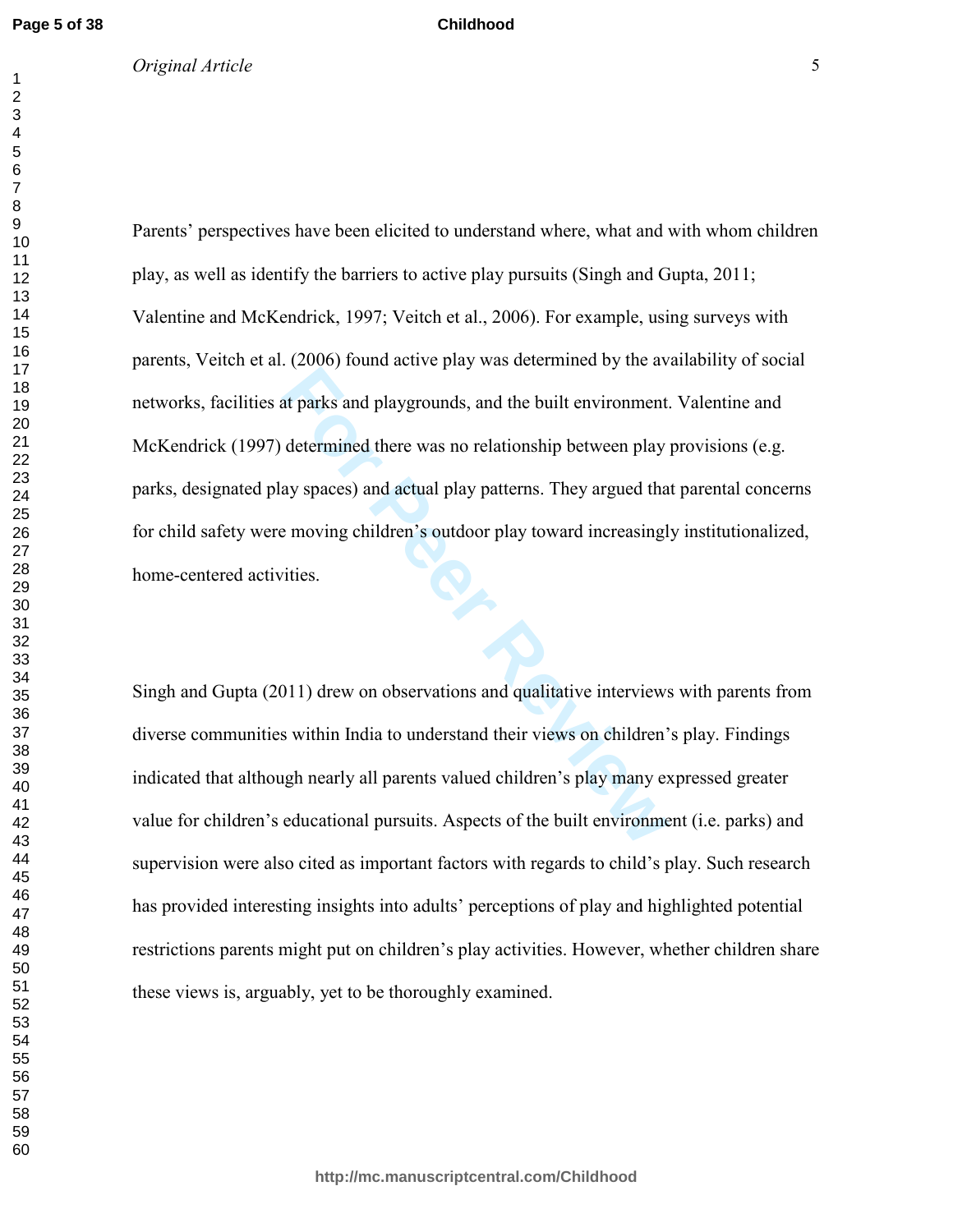#### *Children's perspectives*

ding sites and busy streets (Factor, 2004; King, 1979<br>1999). Children sometimes re-purpose accessible sp<br>e created for entirely different purposes (Factor, 200<br>yed with an extensive social network, including peer<br>ke et al. Findings from ethnographic studies have shown children play in a range of spaces from playgrounds to building sites and busy streets (Factor, 2004; King, 1979; Oke, Khattear, Pant and Sarawathi, 1999). Children sometimes re-purpose accessible spaces into places to play, including those created for entirely different purposes (Factor, 2004; Rasmussen, 2004). Children played with an extensive social network, including peers and adults – and even family pets (Oke et al., 1999). Such studies are beneficial because they characterize the activities children are playing, where they are playing, and with whom they are playing. However, the classification of activities as play has been based upon researchers' definitions representing theoretical/paradigmatic perspectives (see Rubin, Maioni and Hornung, 1976; Sutton-Smith, 2001) rather than children's understandings. Without an understanding of children's perspectives of play it can only be assumed that adults accurately identify children's play activities.

Recognizing the limitations of observational studies and studies examining parents' perspectives of play, a movement has occurred towards participatory research methods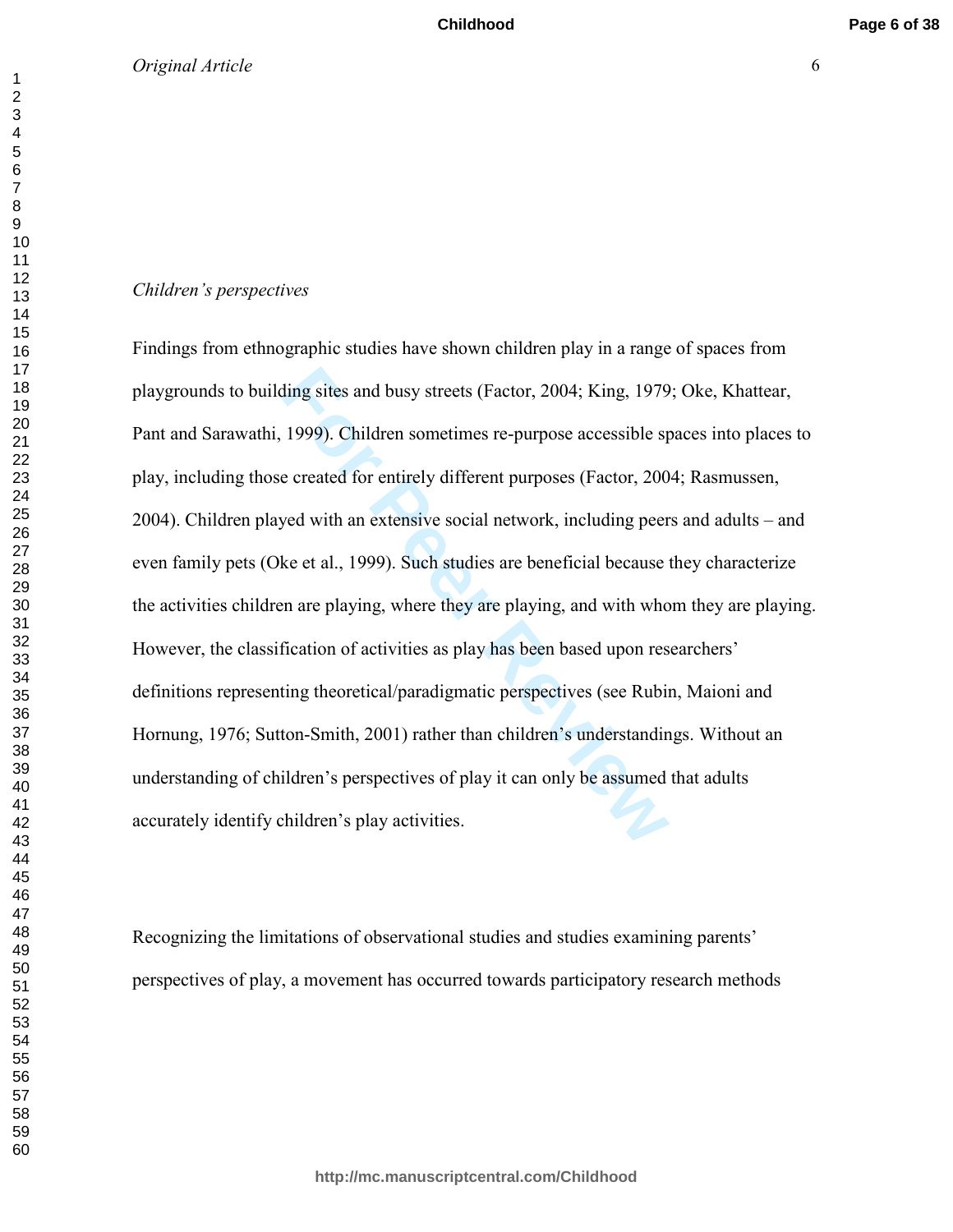# *Original Article* 7

**Childhood**

where children's views and voices were elicited (Berinstein and Magalhaes, 2009; Holt, Spence, Sehn and Cutumisu, 2008). Children's opinions have also been gathered using traditional interview methods (King, 1979). Although these studies have taken important steps towards engaging with children in research, misrepresentations may arise because researchers and children may not have the same understanding of the word 'play' (Pellegrini, 2009; Schwartzman, 1976). It is therefore essential to step back and consider what play means to children. This understanding may add context to current and future play-related research, helping to ensure that policies developed from such research are fulfilling children's needs. As such, the purpose of this study was to examine meanings of play among children.

#### **Method**

#### *Participants*

Participants were sampled from a primary school located in a suburban neighborhood of a city in Western Canada. In total, 38 children, aged 7-9 years old participated in the study (20 boys; 18 girls). The institutional research ethics board and the school at which the research was conducted approved all study procedures. Parental/guardian signed informed consent was received for all participants and all children provided oral assent. Children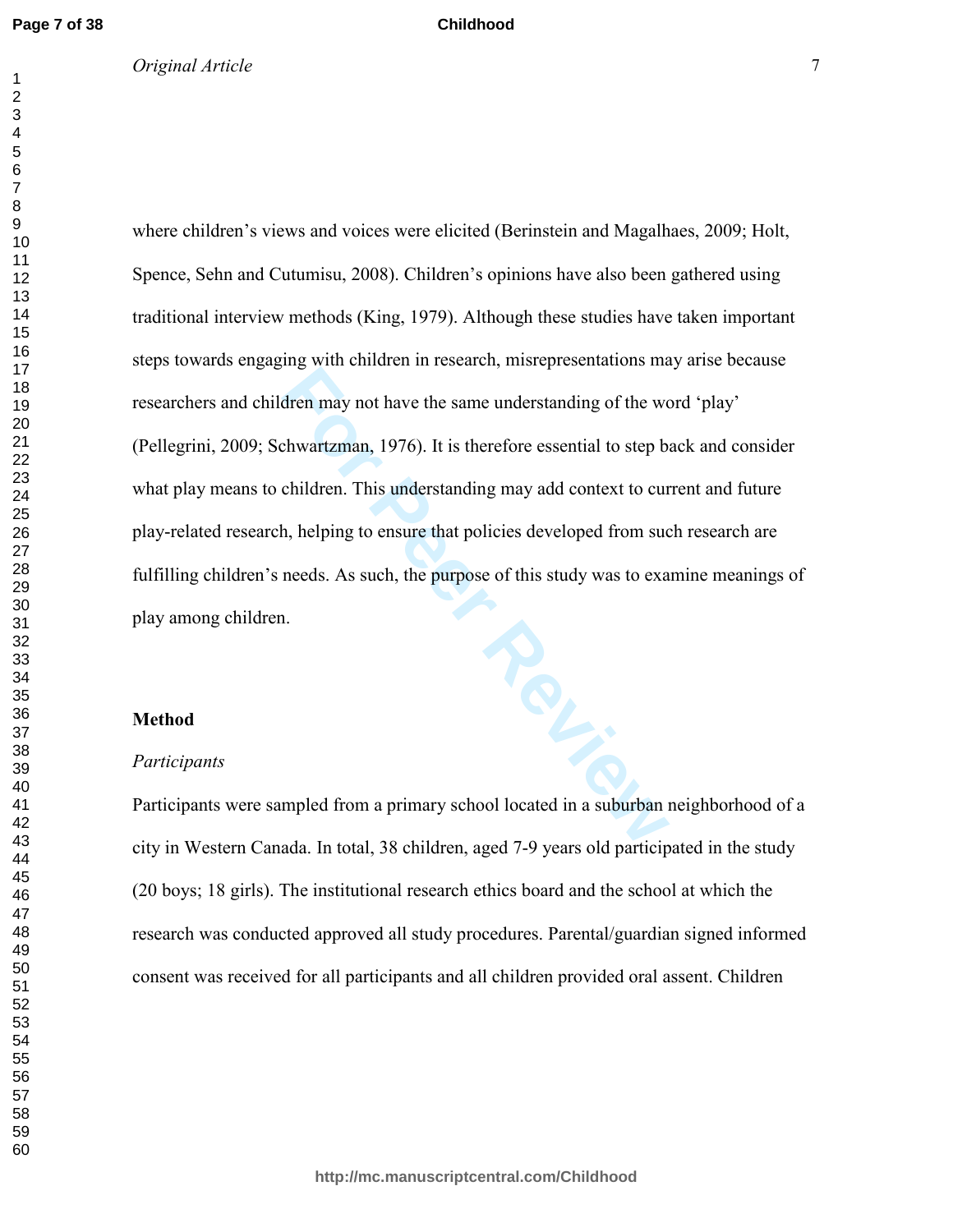**Childhood**

# *Original Article* 8

**Page 8 of 38**

were reminded throughout the data collection activities that participation was voluntary and they were free to stop or not respond to any or all activities/questions without penalty. No children withdrew from the study.

# *Data collection*

used approach, whereby the children were seen not used approach, whereby the children were seen not uses the search but also as social actors with their own experiencially in the search question and suitable for the part a We used a child-focused approach, whereby the children were seen not only as the participants in the research but also as social actors with their own experiences and understanding of their lives (Christensen and Prout, 2002). We selected the methods appropriate for answering our research question and suitable for the participants. Data collection involved an integration of multiple methods including arts-based techniques, group activities, and storytelling (Darbyshire, MacDougall and Schiller, 2005). Such activities have previously been used to examine play among children (Holt et al., 2008). We hoped that providing children with multiple opportunities to express their ideas would help them feel comfortable communicating and expressing themselves (cf. Grover, 2004).

Data collection commenced with an arts-based activity. Six to eight children from a single classroom (i.e. grade) participated in the activity at a given time. In total, six group sessions were conducted. A secluded area of the school library was set-up for the study. One table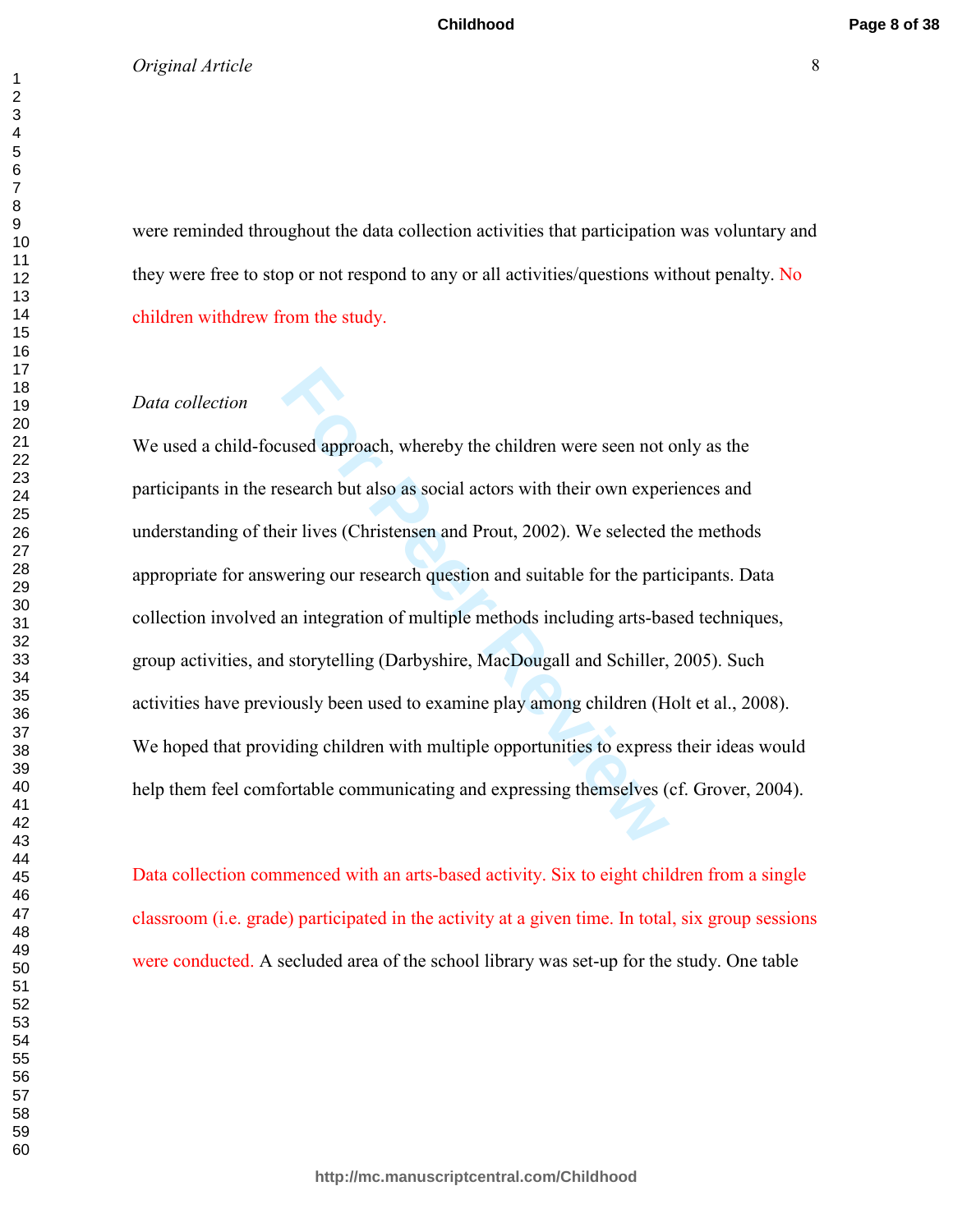*Original Article* 9

#### **Childhood**

was covered in a variety of images and stickers (toys, nature, equipment, technology, animals) that were provided by the researchers. Another table had a workspace designated for each child including a large Bristol board, scissors, glue, tape, pencils, markers, crayons, and other drawing and coloring materials. The children were informed they could use any of the materials provided as they liked.

For Peer Review and Service at the United Services in the United Services in the United Services of Services De<br> **For Peer Service Service Service Service Service Service Service Service Service Service Service Service Ser** During each small group session children worked individually to create collages, drawings, pictures or a combination of such visual images. In creating their artwork they were asked to respond visually to questions such as; 'What do you play?' 'Where do you play?' 'Who do you play with?' and 'What does the word play mean?' The children responded to these questions in very different ways. For example, one child spent his time drawing a hamburger because, he said, his favourite play activity was drawing. Another child choose to list the names of all the people he liked to play with, and other children attempted to find stickers to represent every activity they classified as play.

During the creation of the artwork two researchers separately engaged individual children in conversations asking about what they were creating and why. These conversations were informal and based on the children's artwork rather than on a structured interview guide.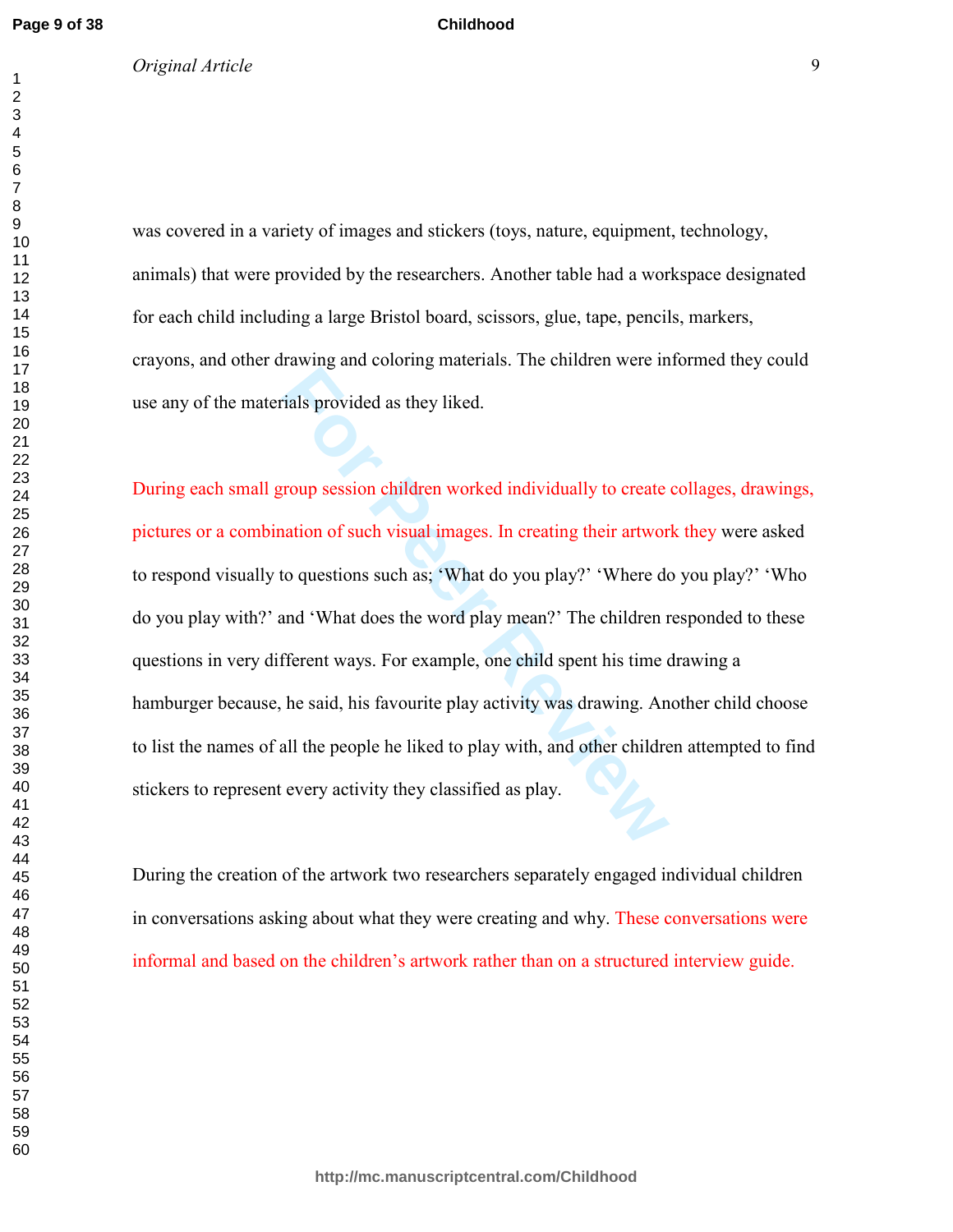**Example 19 and 2016 there was considerable variation in the ch<br>approach there was considerable variation in the ch<br>no our own pre-determined views. The informal approve<br>feelings children had of being evaluated or comple<br>y** The researchers were also careful not to provide any evaluation of the children's work other than general supportive comments. The informal nature of the conversations was intended to help put the children at ease so they would be comfortable sharing their stories with the group (the next part of the data collection protocol, reported below). As we did not use a structured interview approach there was considerable variation in the children's creations and explanations. This was acceptable given that we were interested in the children's meanings rather than our own pre-determined views. The informal approach may also have helped to reduce any feelings children had of being evaluated or completing a schoolwork task.

After the children completed their artwork they were asked if they would like to share their creations with their peers. All children agreed to participate. One at a time the children presented their artwork to the group and told their story of play. The group was encouraged to ask questions and respond to questions posed by the researchers resulting from the children's stories. The researchers then engaged the group in a discussion about play prompted by questions such as: 'What are your favorite activities to play?' and 'What is it about that activity that makes it play?' The group interviews were audio recorded.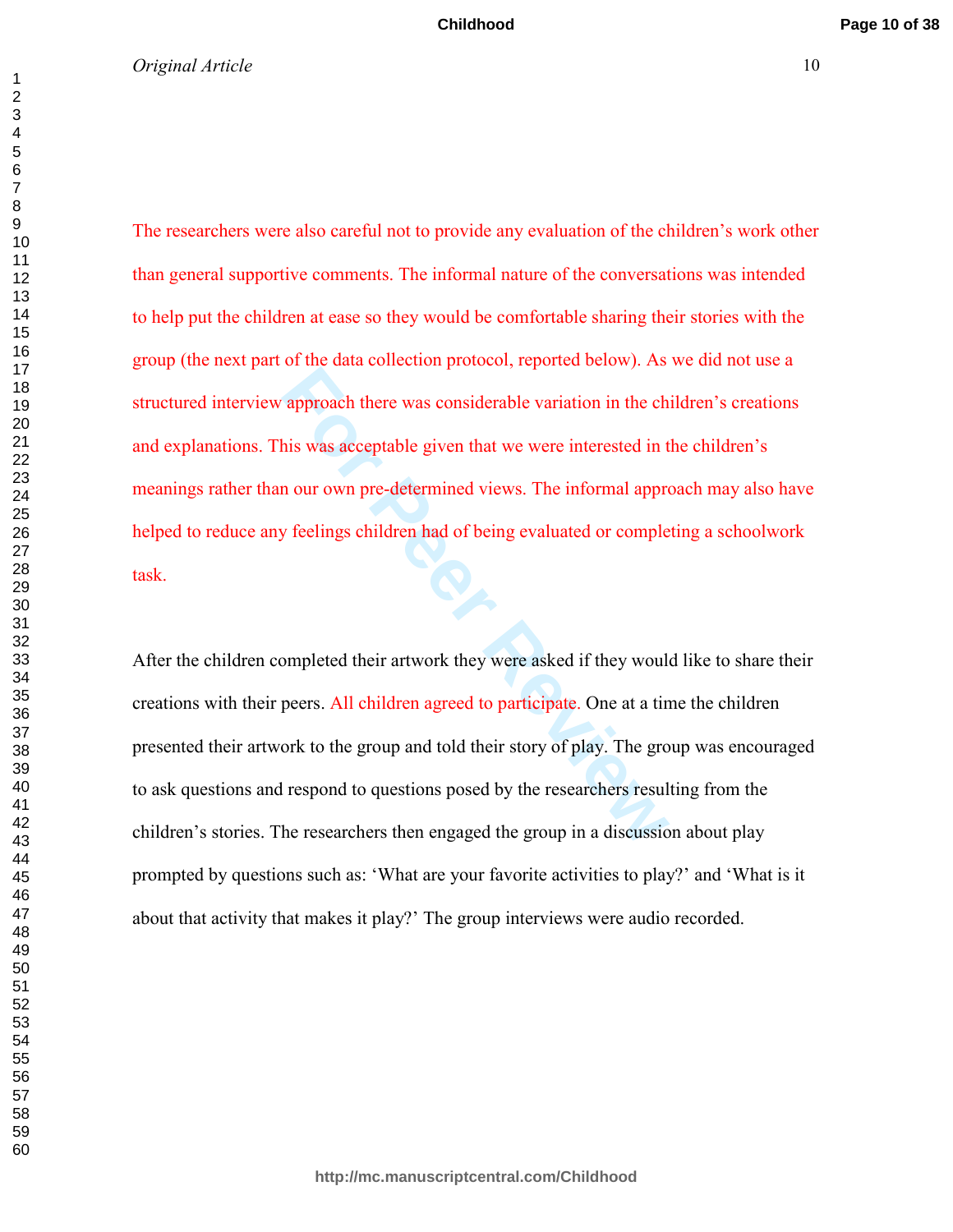*Original Article* 11

#### **Childhood**

Interviews were transcribed verbatim and coded to ensure confidentiality. The transcripts were compared to the audio files then read and re-read by the first two authors to ensure their immersion in the data (Maykut and Morehouse, 1994). Data were divided into sections corresponding to the overall topics (e.g. what children played, where children played). This grouping process was used to ensure that consecutive and non-consecutive sections of data, consisting of responses from several speakers, could be coded together (Kidd and Parshall, 2000).

**For any caught and electrons, 3777, 2 and 802**, ving to the overall topics (e.g. what children played, v<br>ing process was used to ensure that consecutive and<br>asisting of responses from several speakers, could be<br>2000).<br>So The first two authors analyzed the data through an iterative process of content analysis (Maykut and Morehouse, 1994). During the coding process, we compared the transcripts to the collages the children had created to ensure they had appropriately captured the conversations. These meaningful segments of data were allocated basic descriptive codes, leading to the creation of raw data themes. Once the raw data themes had been identified, we independently grouped the raw data themes into lower-order themes, higher-order themes, and general dimensions. The authors also created essence phrases (statements describing the meaning of themes and the data housed within them) as they generated the higher and lower order themes.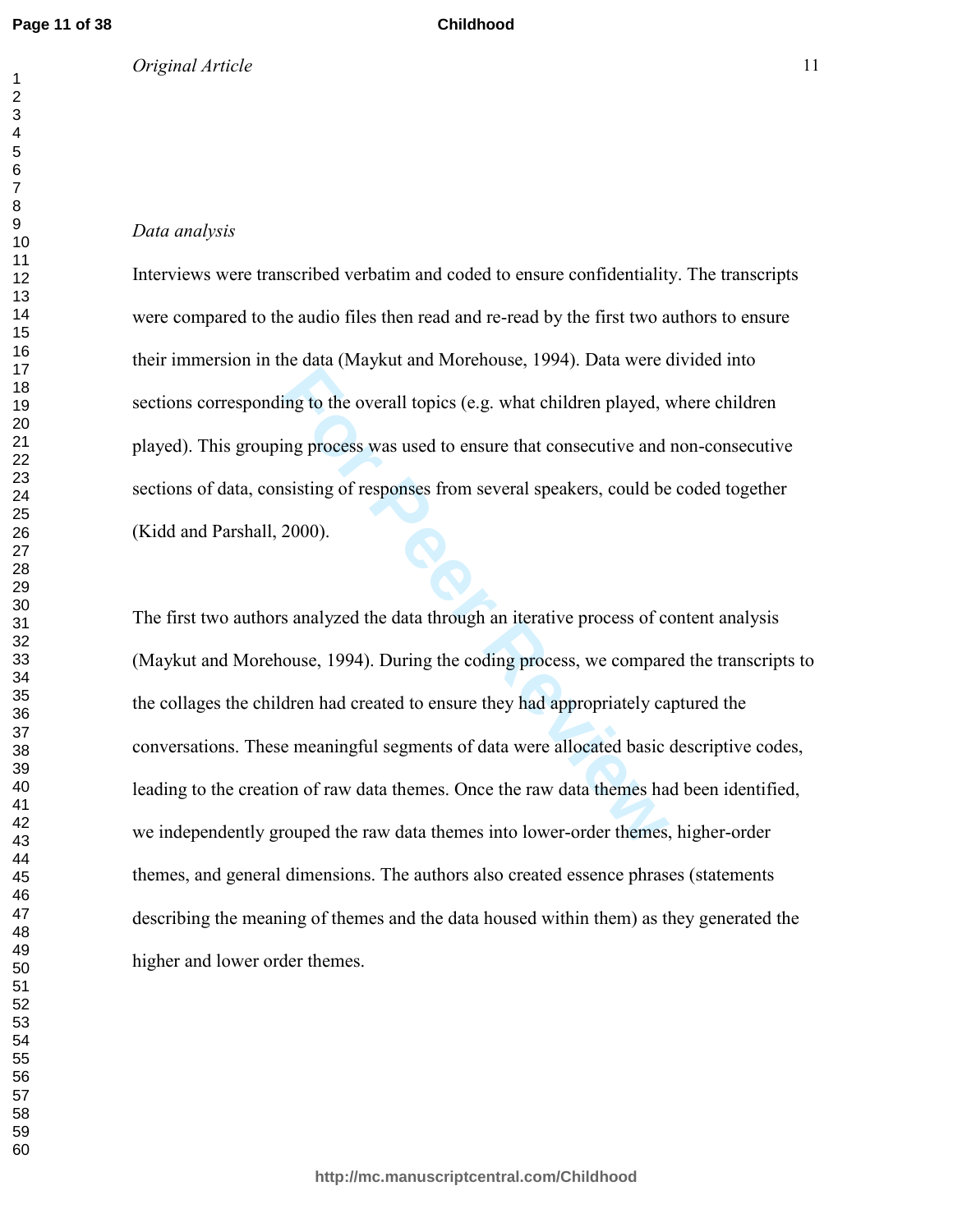# **Results and discussion**

Children provided numerous examples of play activities, places they liked to play, and people they liked to play with. Through these examples it became clear the children held particular views regarding play and also perceived that parents had specific ideas of what play was.

# *Play Activities: Children saw almost anything as an opportunity for play*

For Parameter and also perceived that parents had spectral<br>arding play and also perceived that parents had spectral<br>arding play and also perceived that parents had spectral<br>above perceived to be play were classified into f Activities children perceived to be play were classified into four categories: (a) Movementfocused activities (e.g. sports, rough and tumble activities, general physical activities and outdoor adventure activities); (b) Creative/Imaginative activities (e.g. building and construction, arts and crafts, and make-believe activities); (c) Games and entertainment, traditional games (e.g. board games) technological games, amusement parks, and listening to music); (d) Social-relational activities (e.g. socializing with friends, partaking in family activities).

The children suggested *almost* all activities were or could be play. This was most clearly indicated when children shared the stories of their artwork, listing a broad array of different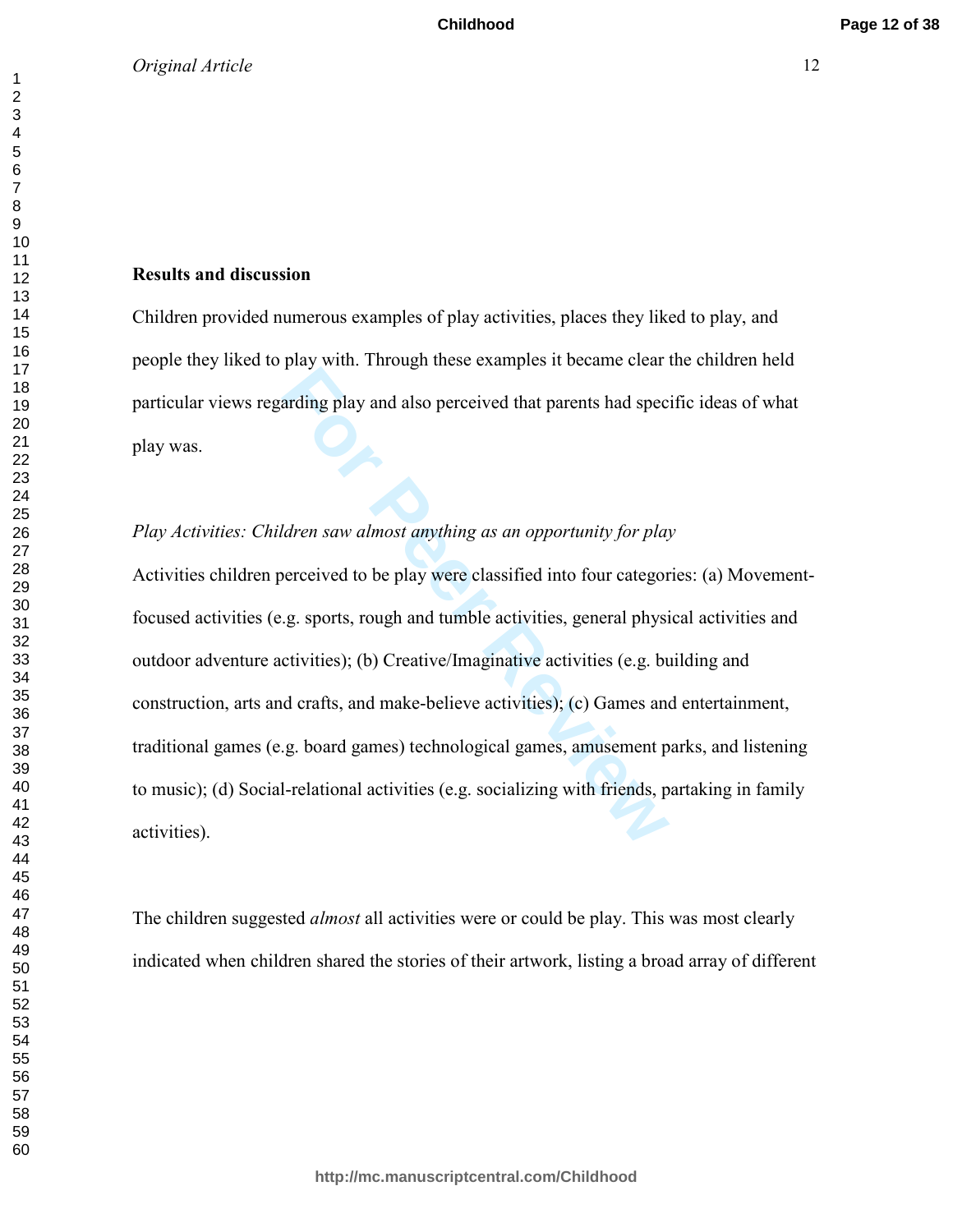*Original Article* 13

activities they liked to play. For example, one of the grade two students listed activities from sports to video games:

**Childhood**

I like to play with cats and dogs. I like to play on my Wii. I play soccer out in my backyard. . . . I like horses. I like to ride my bike and I like to build snowmen.

**Formal about time is that in y can and came to the Wester Conduct of the American Say related to lots of type of 'movement-focused actively edentary activities, such as board games and listening numon element of these fin** Our findings that play related to lots of type of 'movement-focused activities' is consistent with previous research (e.g. Miller and Kuhaneck, 2008; Oke et al., 1999). Children also reported that more sedentary activities, such as board games and listening to music, were types of play. A common element of these findings was children did not depict play fulfilling a particular purpose or outcome.

Pellegrini (2009) cautioned researchers about labeling children's general social behaviors as play. He was concerned primarily with the policy and research implications of such mislabeling because 'play' as it is understood by developmental psychologists has particular benefits and functions for child development. Other researchers have critiqued the idea of the 'productive value' of play because it reflects an adult perspective and contemporary neo-liberal ideology whereby only productive 'work' is of value (Malaby, 2008; Sutton-Smith, 2001). The current findings were more consistent with the view that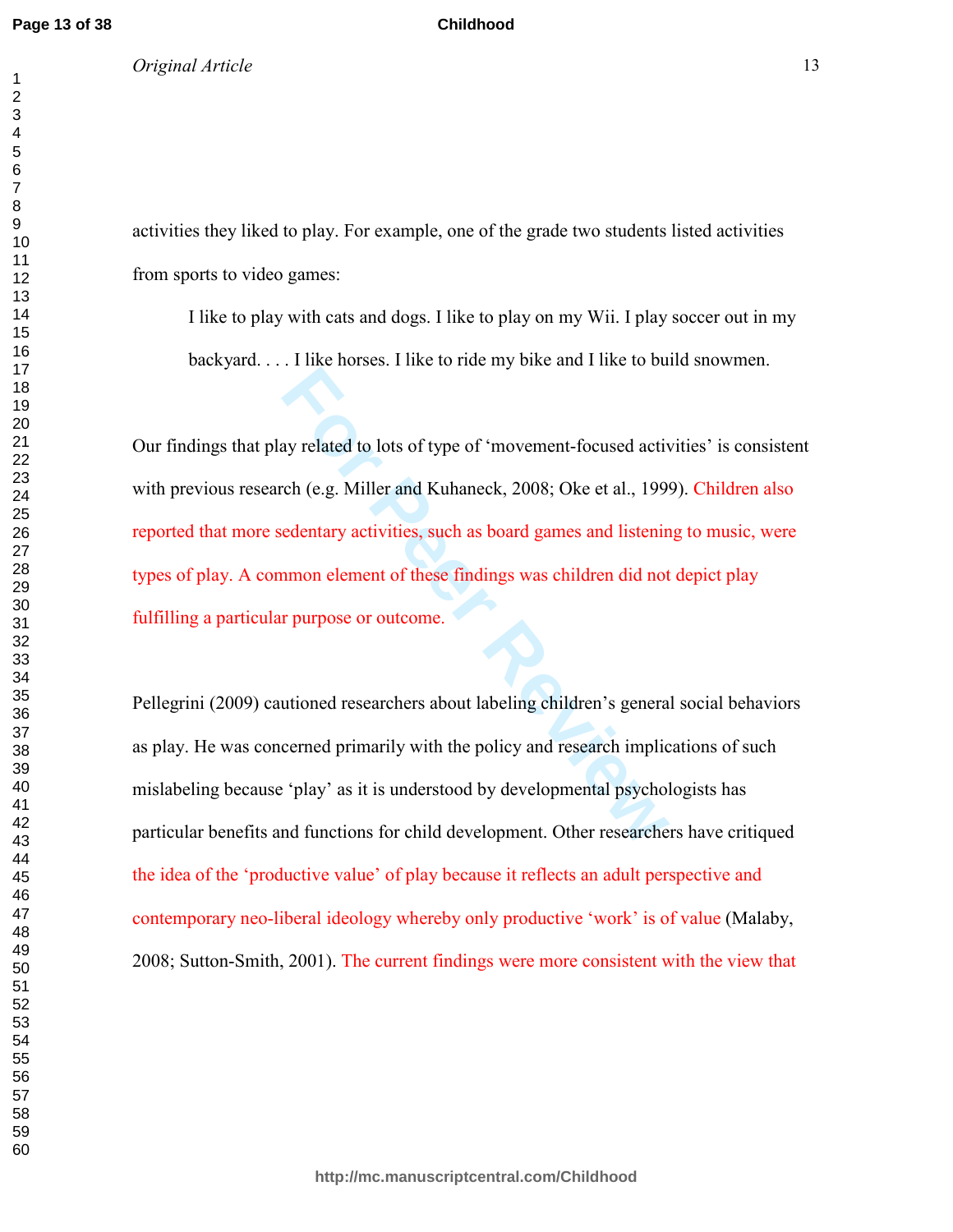play is an activity where the means is more important than the ends (Rubin, Fein and Vandenberg, 1983). Furthermore, we found children clearly regard activities such as games and sports as play, which is important because some views of play would exclude activities that involve rules and structure and are primarily goal-oriented (Malaby, 2008). These findings highlight the value of attempting to understand children's play from their own perspectives.

**For Perican Constant Control Control (Fig. 2)**<br> **For Perican Constant Constant Constant**<br> **For Perican Constant Constant Constant**<br> **For Perican Constant Constant**<br> **For Perican Constant Constant**<br> **For Perican Constant C** Though children described a vast array of activities as play it became apparent that children rarely included watching television. Children primarily discussed television as it related to playing video games and watching movies. In fact, when discussing where children did not like to play one child said she did not like to play at her friend's house because, 'we don't really do anything in her house, just watch TV.' Children indicated that watching television was 'boring' and it was not play because, 'You lay on the couch like a lazy potato.' For those children who did classify watching TV as play it was because of its relation to other play activities. Related to our findings, in a recent survey of play activities in 16 countries, Singer, Singer, D'Agostino, and DeLong (2009) found 54% of mothers reported playing outside at a playground or park were activities that made their children happiest, whereas as activities such as watching TV, films, or videos were only reported by 41% of mothers. It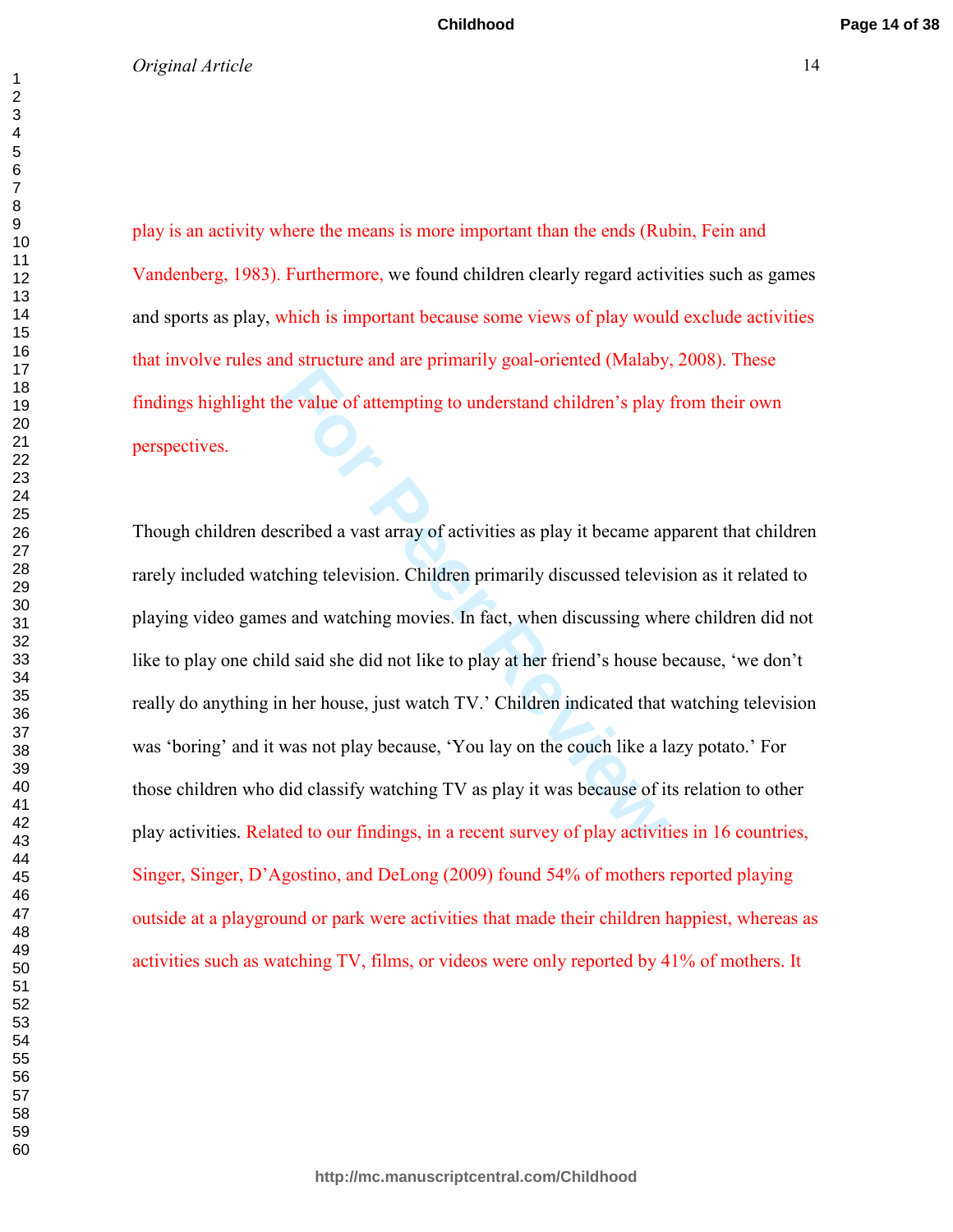*Original Article* 15

may be that children engage in TV play when the TV becomes a repurposed object to be played with or the content of television programing is acted out in a form of imaginary play (Reid and Fraser, 1980). When considering the relationship between TV and children's play it appears that children differentiated between watching TV and using the TV itself or programing as inspiration for playful endeavors.

**Childhood**

Through their discussions, the children articulated what it was that led to certain activities being playful. The overriding consensus was that play was fun. As soon as an activity was not fun, it was no longer considered play:

Interviewer: What makes something play?

Participant A: You have fun doing it.

Interviewer: Fun?

Participant B: Yeah.

Participant C: Fun, inspiration.

Participant A: Energy.

Participant E: You sweat.

Interviewer: But what about when you play video games? Do you sweat?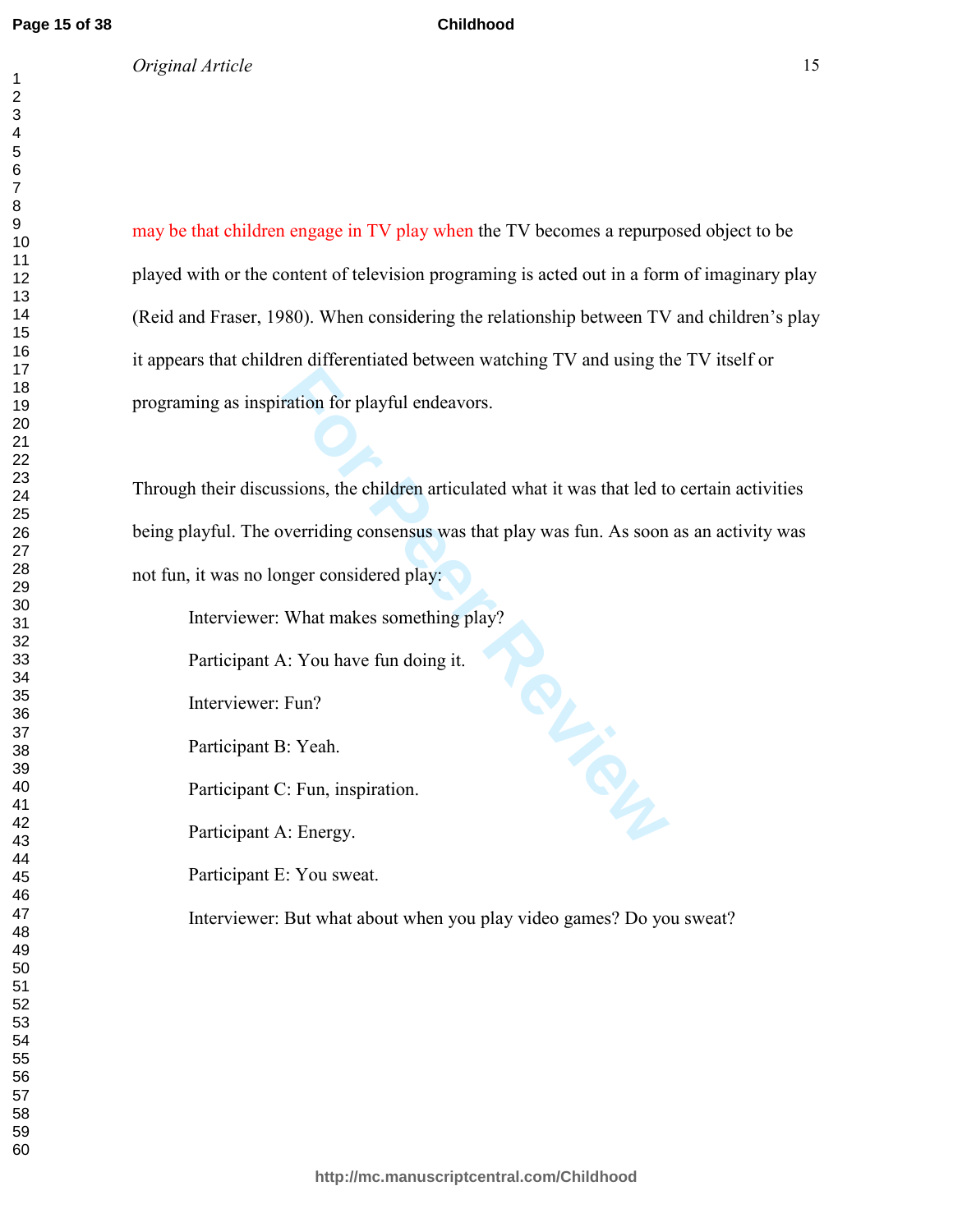Participant E: Yeah my brother sweats…He jumps up and down, and like yelling at

the TV.

Interviewer: So it has to be fun. What would make something fun?

Participant B: Video games.

Participant D: Playing with friends.

Participant A: Having a screen and a controller.

Interviewer: So then what's, how do you know if it's not play?

Unanimous Response: It's boring.

Interviewer: So what sorts of things are boring?

Participant E: Schoolwork.

Participant A: Car drives.

Participant C: My brother.

Participant D: Watching TV.

Children made a distinction between playful activities (i.e. fun) and activities that were not playful (i.e. boring). The same distinction has been made by children in previous research (Berinstein and Magalhaes, 2009; Miller and Kuhaneck, 2008) although not all studies supported our findings (King, 1979). In the classroom setting, King (1979) found the kindergarteners classified activities that were voluntary and self-directed as play. However,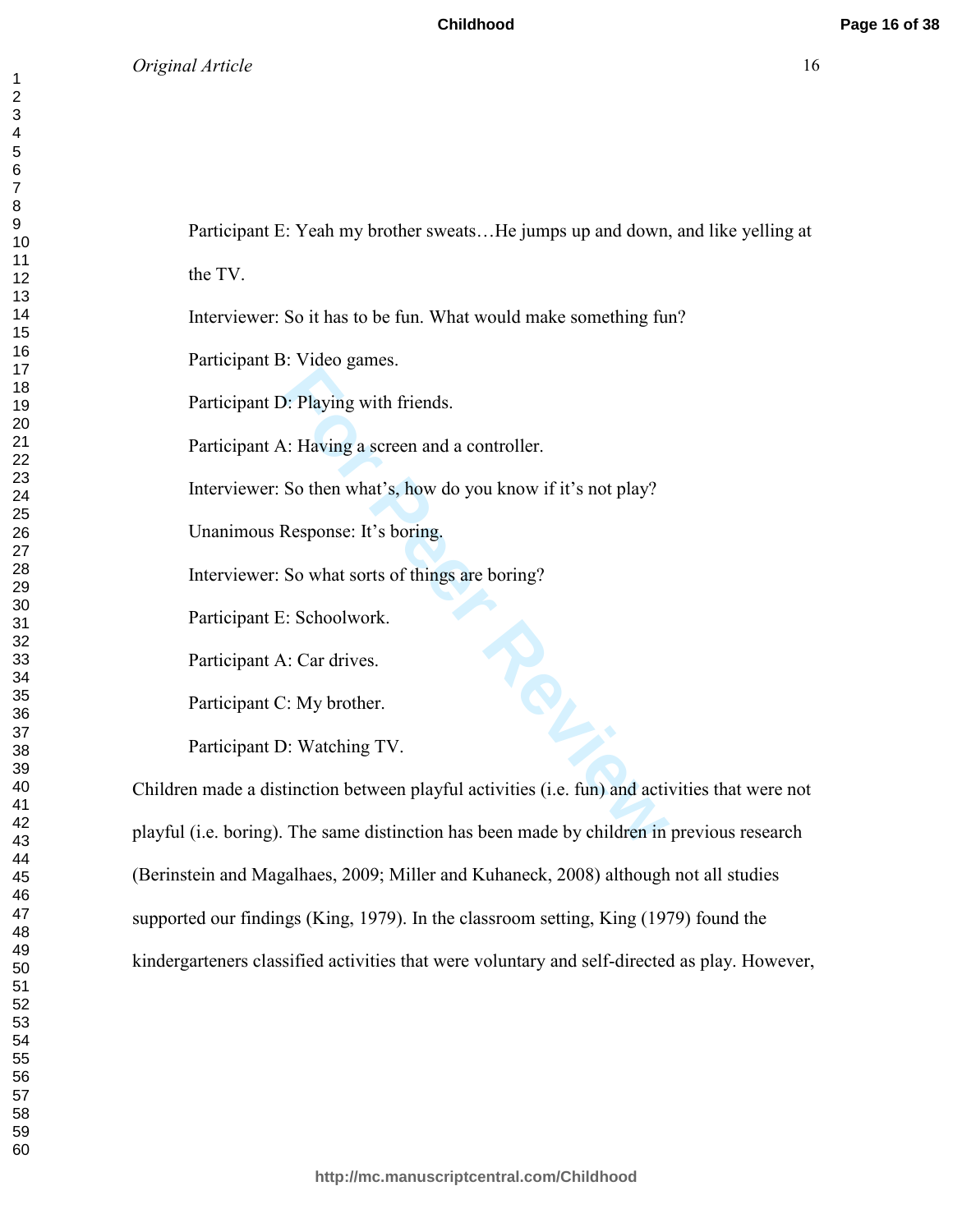*Original Article* 17

the author suggested that the children's definitions of play mirrored those of the teachers and thus potentially revealed more about language use (and ideology) than meanings of playful endeavors.

**Childhood**

I understandings of play also include fun or pleasure<br>1008). Consistent to all six focus groups in this study,<br>vity boring, then it was fun and consequently it was<br>fied *almost* all activities as play. Similar findings we<br> Particular theoretical understandings of play also include fun or pleasurable as inherent features (Malaby, 2008). Consistent to all six focus groups in this study, as long as children did not find the activity boring, then it was fun and consequently it was considered play. As such, children classified *almost* all activities as play. Similar findings were reported in an investigation on children's play in urban India (Oke et al., 1999) and an exploration of the cultural aspects of play in Sweden (Lindqvist, 2001). According to Lindqvist (2001: 7), 'a child's imagination is not captured by an object itself, but by the story which gives the object and the actions their meaning.'

Overall, the children's discussions regarding what play was and what made something play in the current study overlap with a number of different approaches to defining play. For example, within the discussion children indicated that something was play when they sweat and use up energy, which may be consistent with the surplus energy theory of play (Rubin et al., 1983). However, children also spent considerable time discussing the importance of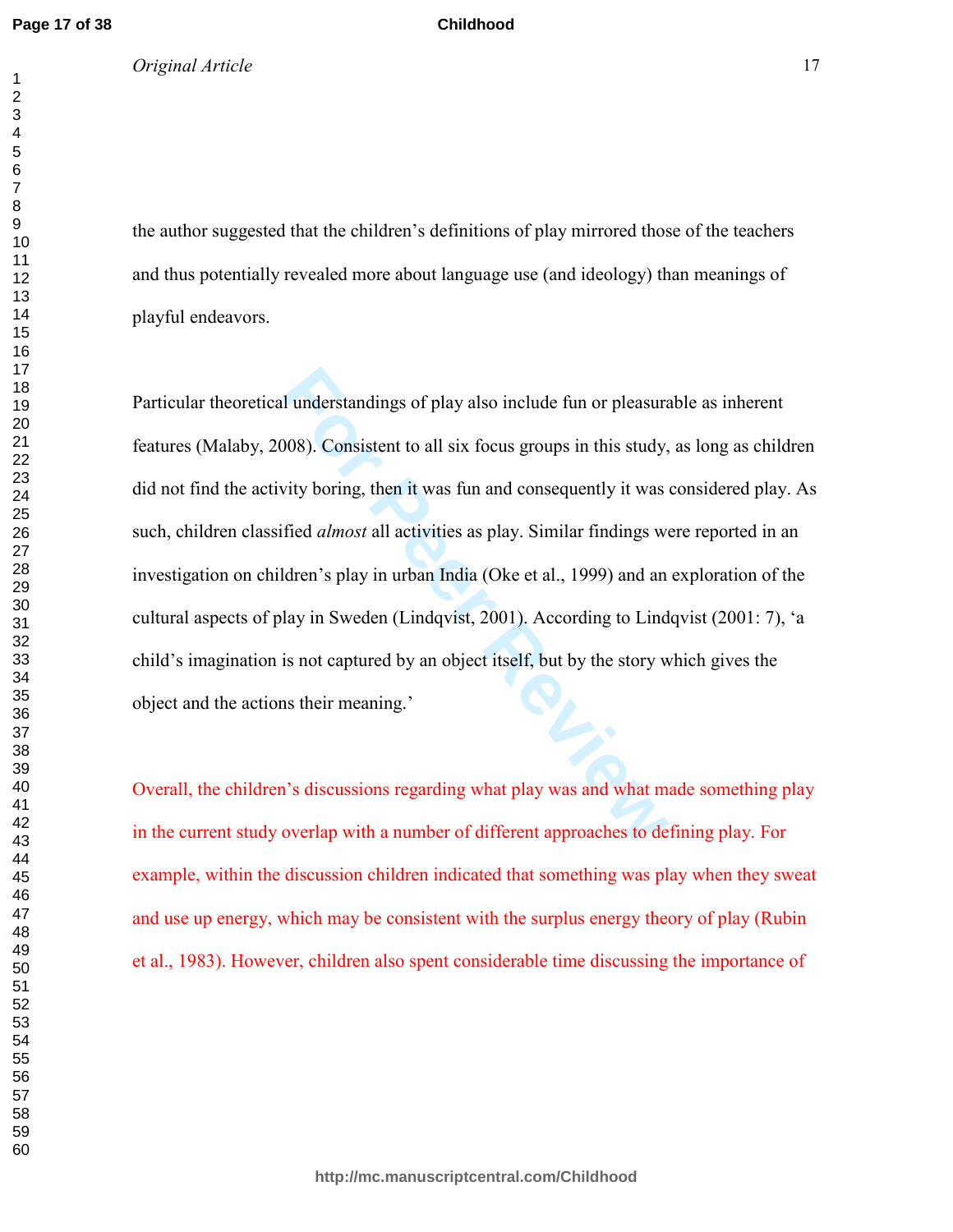fun in play, which is partially consistent with functional views of play as productive because fun appears to be a necessary part of play regardless of whether or not it produces a certain outcome. Additionally, the children's discussions pointed to the developmental role of play in allowing them to learn and grow, often mirroring adults' activities (such as pretending to cook or clean the house) or copying activities from the television. However, this study adds to this literature by highlighting, beyond all other reasons, the critical role of fun in children's choice of activities.

# *Places to play: Children would play almost anywhere*

For Pean the house) or copying activities from the telements is literature by highlighting, beyond all other reason<br>bice of activities.<br>*Aren would play almost anywhere*<br>tunities to play *almost anywhere* – even in spaces Children saw opportunities to play *almost* anywhere – even in spaces that were not typically designated as children's play spaces. For example, when asked where he usually liked to play, one boy said, 'Let me think. I don't really care. As long as I have two, four people and a soccer ball, and enough players or a football or something.' Children generally distinguished between indoor and outdoor play locations, which could be further separated into indoor private spaces (e.g. the family home), indoor public spaces (e.g. schools, hotels, recreation center), outdoor private spaces (e.g. front yard, back yard), and outdoor public spaces (e.g. parks, fields, playgrounds). Similar to their descriptions of what they liked to play, children provided numerous examples of where they liked to play that spanned all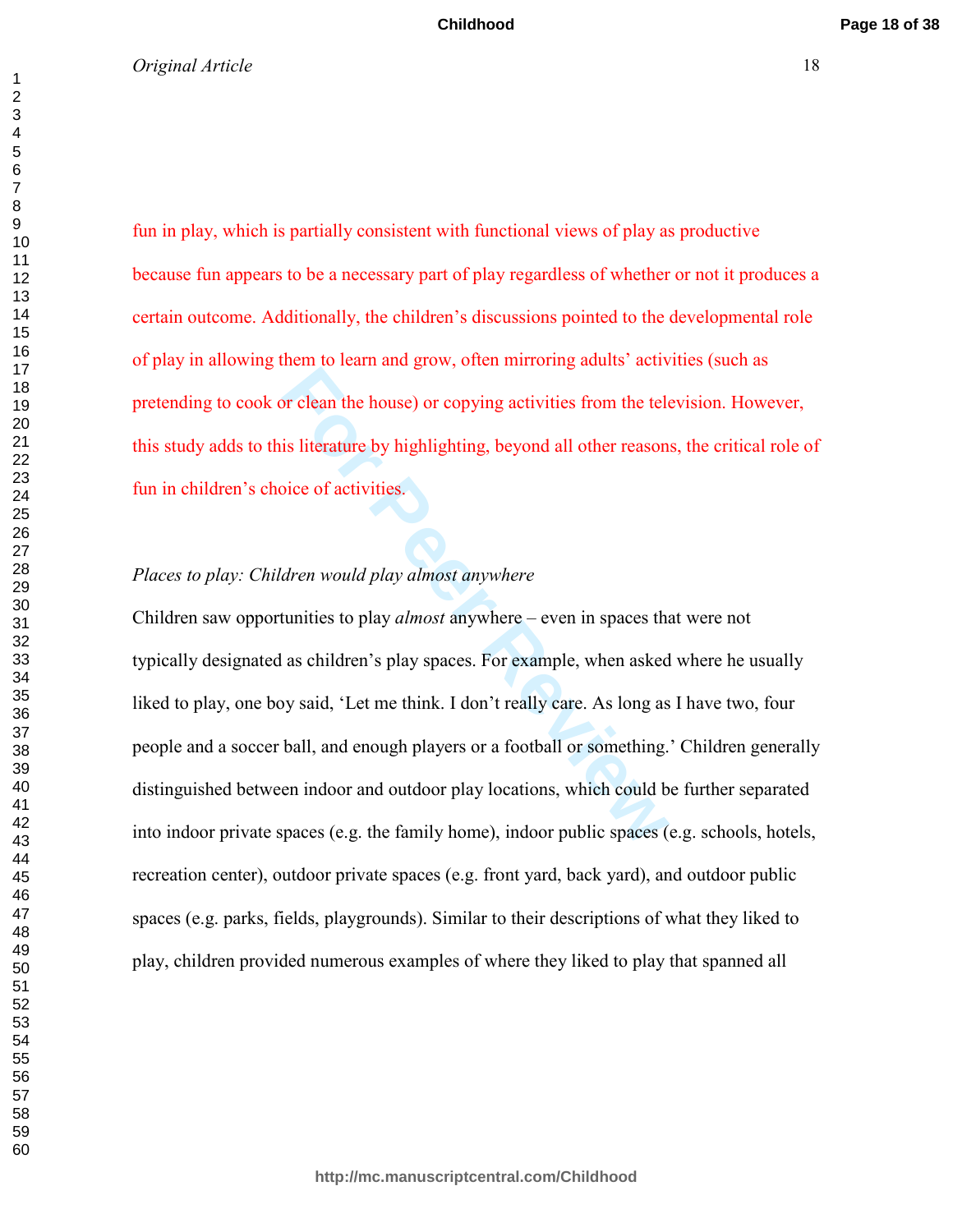four of these categories. For example, a grade three child said her favorite places to play were 'In my, mostly outside and in my room,' while a child in grade two said, 'At the rec center and my friend's house.'

**Childhood**

For Perall consensus among the children in this study was<br> **For Perall consensus among the children** in this study was<br> **For Peraltic Exercity** Colventine and McKendrick, 1997). Oke and colleagues (<br> **For Peraltic Peraltic** Nevertheless, the overall consensus among the children in this study was that they would play almost anywhere. Our findings corroborate previous research (Oke et al., 1999; Skelton, 2009; Valentine and McKendrick, 1997). Oke and colleagues (1999: 207) explained, 'what is most impressive and heartening is children's remarkable ability to create their own play space, be it in crowded hovels, community lanes and alleys, construction sites or even the traffic-infested streets . . .' Despite the fact Oke et al.'s study was conducted in a developing nation, the children in their study and those in the current study demonstrated a common resourcefulness where available spaces become 'places to play.' Although recent studies have focused on places designed specifically for children's play such as parks and playgrounds (Singh and Gupta, 2011; Veitch et al., 2006), the current findings reinforce the fact that children's can play almost anywhere. Examining the range of play spaces available to children may yield a more complete understanding of play in their lives than an exclusive focus on adult-designed play areas (i.e., parks and playgrounds).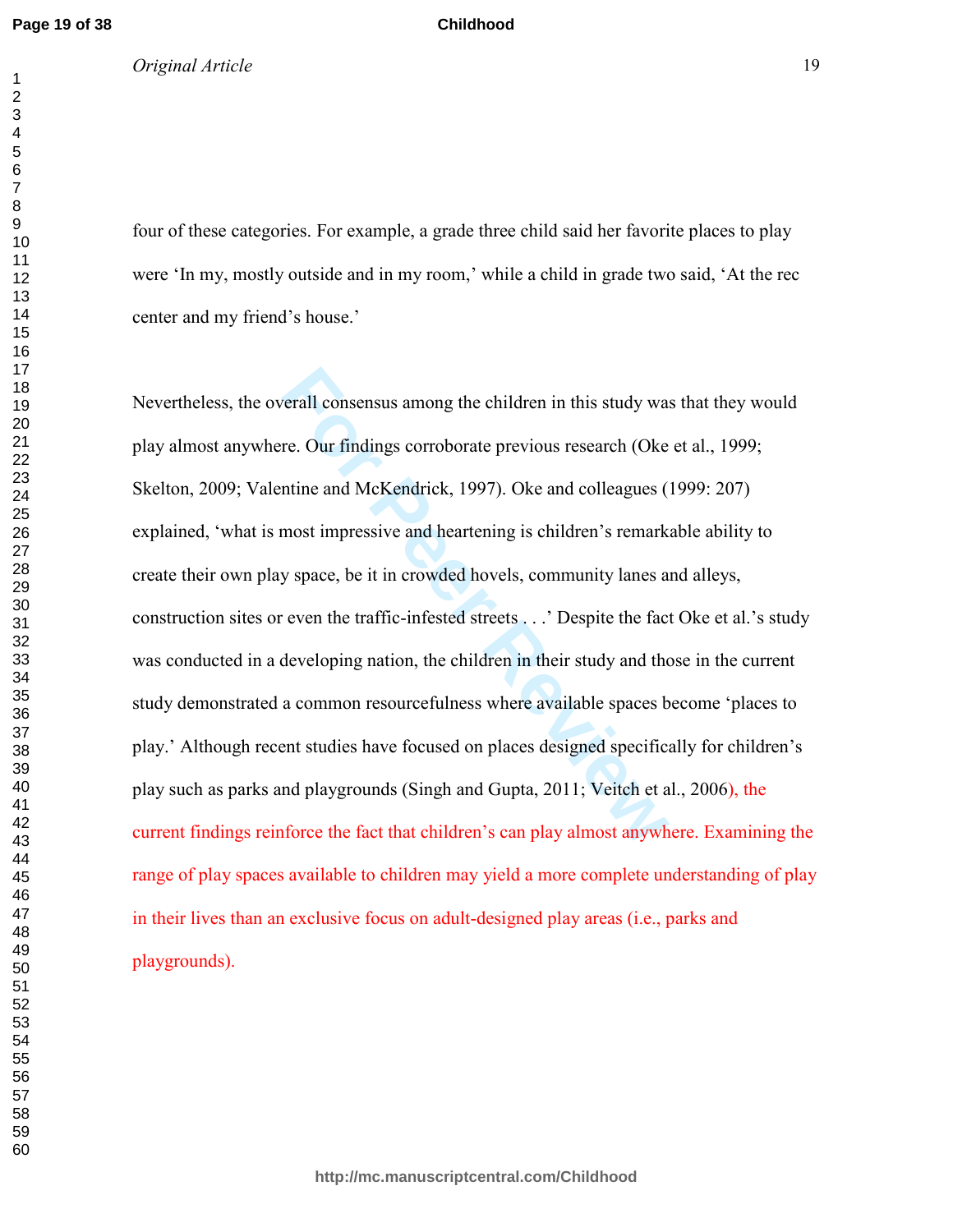Playground facilities were scarcely mentioned among the children in this study, unlike, for example, the investigation of Tanzanian children (Berinstein and Magalhaes, 2009) or Australian parents (Veitch et al., 2006). Variation between studies may be indicative of cultural and contextual differences in perspectives on play (Skelton, 2009). However, we suggest the integration of multiple child-focused methods to explore children's perspectives and understanding of play (rather than researchers' or parents' views) might also contribute to the differences between the findings.

**Formal Principle Properties on play (Skelton, 200** on of multiple child-focused methods to explore child f play (rather than researchers' or parents' views) m tween the findings.<br>
tween the findings.<br>
the children's choic Location influenced the children's choice of activity. For example, when children were indoors they often indicated they were engaged in playing video games or creative and imaginative play activities. As one child simply stated, 'At home, um I'm usually either in my room playing or on the computer.' However, when children were outdoors they often described partaking in movement-related activities such as sport, general physical activity games, and rough and tumble activities. As one child explained, 'in the fields I play soccer, football, baseball…Um, I'd play um, tag.' The importance of context to children's conceptions of play has been found among other research (King, 1979; Skelton, 2009).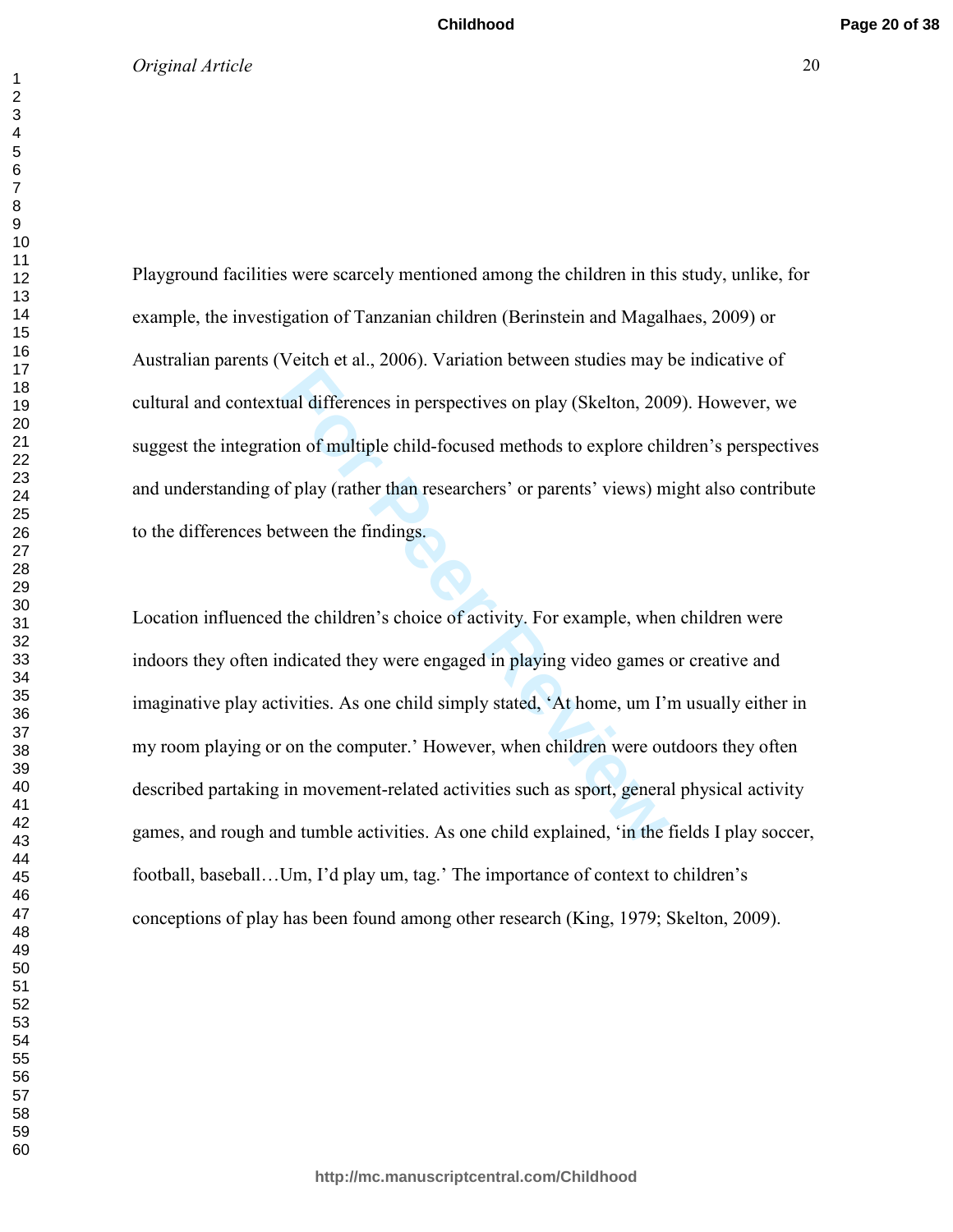# *Original Article* 21

# When discussing where they liked to play children generally indicated that they preferred to play outside, which has also been identified in other studies (Miller and Kuhaneck, 2008).

**Childhood**

For Persantian Him Himston P<sub>P</sub> projects and top and a<br>cochaska and Taylor, 2000). Children desired spendinces provided more space to play a variety of different<br>in explained, 'We'll play in the field, cause there's a<br>d si This is an important finding for health researchers because the amount of time children spend outside has been correlated with children's physical activity and health-related behaviors (Sallis, Prochaska and Taylor, 2000). Children desired spending time outside because outside spaces provided more space to play a variety of different activities. As one child from grade four explained, 'We'll play in the field, cause there's a lot of room there.' Another child shared similar thoughts about where he played, 'Usually in a big open field cause there's a lot of space.' Additionally, it seemed that children enjoyed playing outside more than inside because it provided them with the opportunity to engage in 'messy' play and risk taking behaviors. As some children in grade three explained:

Interviewer: Anywhere you like to play specifically outside? Participant: In the bush in the mud holes.

Participant: In the basement playing video games.

Participant: On my mud puddle.

Participant: Outside.

Participant: I like to play on this back hill behind my house.

Participant: Death Mountain.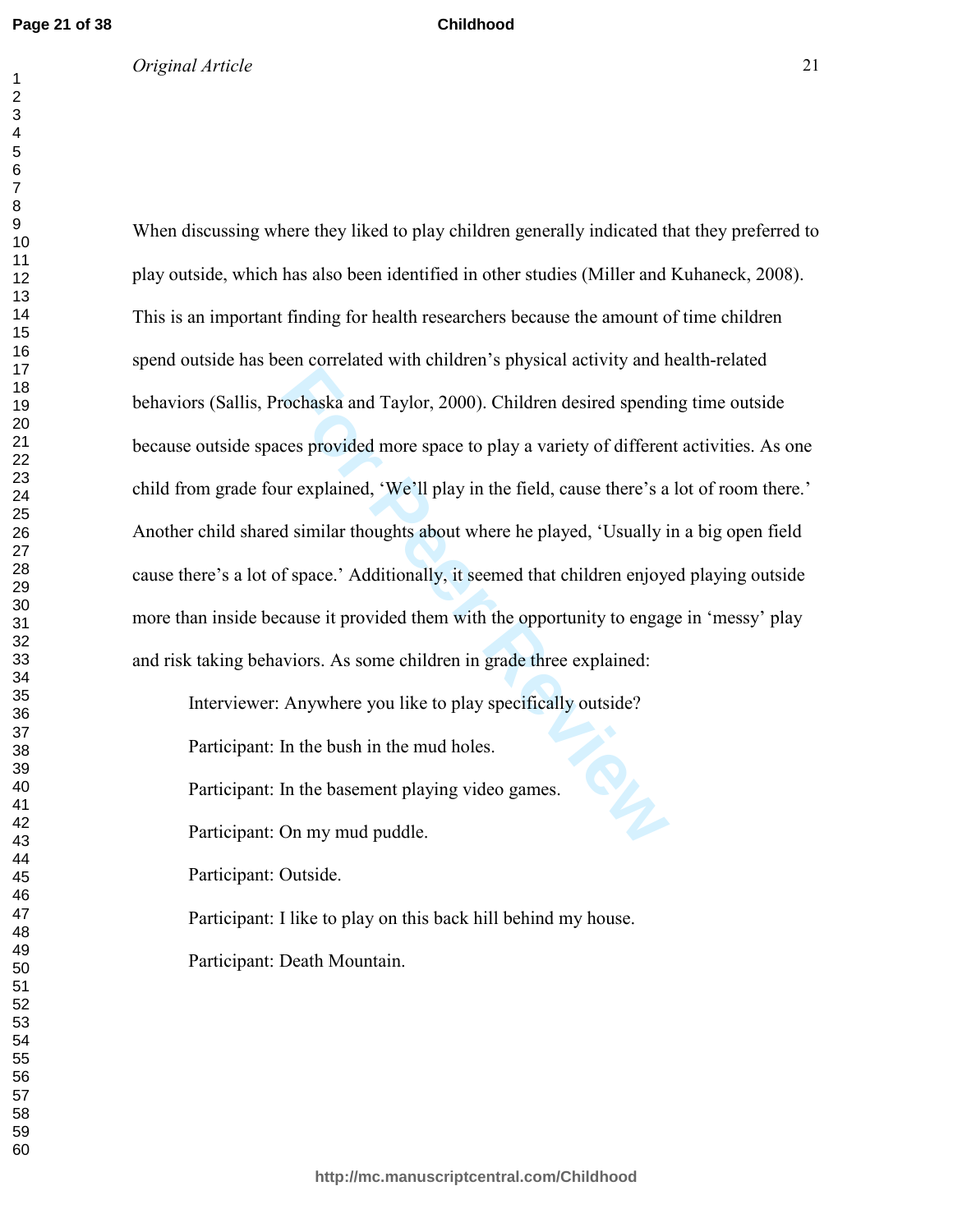Interviewer: So is it a park or is it just like a big pile of dirt that's left there behind your house?

Frequence of the printing mine children in the function<br>Frequence entildren's preference for play location. Some comparisons when it was cold and snowing. However,<br>ney preferred to be outside whatever the weather. As<br>And w Participant: Just a big pile….It's actually supposed to be somebody's big backyard. Given children's preference for spending time outdoors we were interested in how the difference in weather between summer and winter (which is extreme in this region of Canada) might influence children's preference for play location. Some children indicated a preference for playing indoors when it was cold and snowing. However, the majority of children indicated they preferred to be outside whatever the weather. As a child in third grade explained:

Interviewer: And where is your favorite place to play?

Participant: Outside.

Interviewer: Yeah, you like being outside, even in the wintertime?

Participant: Yup…Cause I like diving head first into the snow.

Interviewer: Cool. So where is your favorite place to play outside?

Participant: Um, in the ice with your head in the snow. In the trees, in the forest, yeah.

It appeared that rather than altering where children liked to play (i.e. inside or outside), weather might influence the types of activities children engaged in (e.g. skating versus bike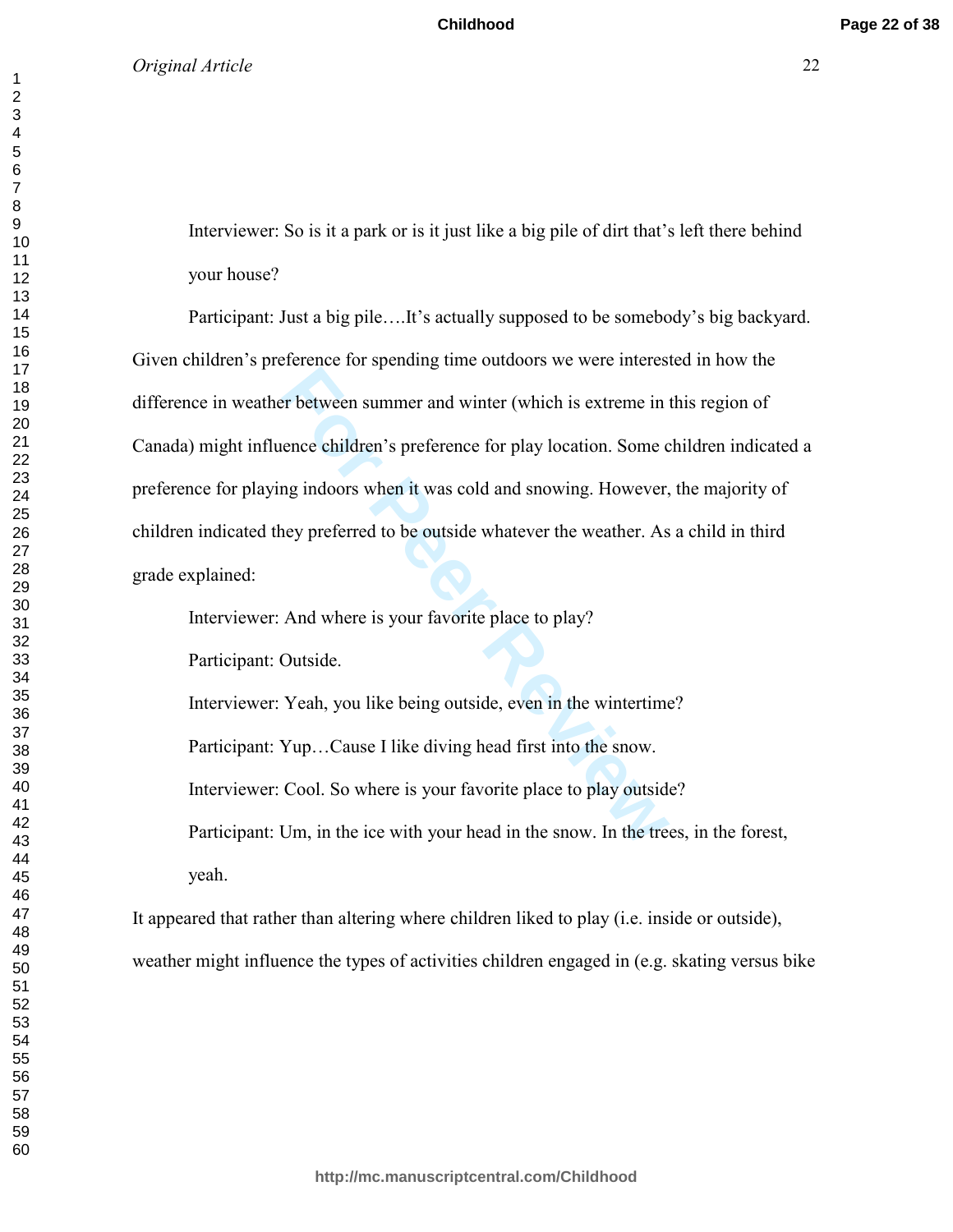#### *Original Article* 23

riding). Weather has been an important consideration among research on children's physical activity because of the assumption that children will spend less time outdoors during poor weather (e.g. cold, snowy, rainy; Carson and Spence, 2010). Holt and colleagues (2008) revealed that, according to children, good weather, including sun and blue skies, were features associated with playing and being active in their neighborhoods. Providing an alternative conclusion to these studies, the current findings indicate regardless of weather children would prefer to be outside.

**Childhood**

#### *People to play with: Children would play with almost anyone*

**For Person and Secure Property Controllers** and being active in the titve conclusion to these studies, the current findings would prefer to be outside.<br> **For Peer Reviews** Constant Constant Constant Constant Constant Cons Children indicated they could and would play with *almost* anyone. Children liked to play alone, with their siblings and parents, friends, and acquaintances (e.g. neighbors). For example, one child said, 'I like to play with everyone . . . my friends, my dad and mom.' Overall though, it seemed that the most preferred playmates were friends and siblings. These findings are supported by previous research across different cultures and social contexts (Miller and Kuhaneck, 2008; Oke et al., 1999). Where our findings were able to expand on previous research was through the identification that children liked to play with people that wanted to play the same things as them. One girl stated she played with certain people because, 'They like the things that you like.' Further, they wanted the people they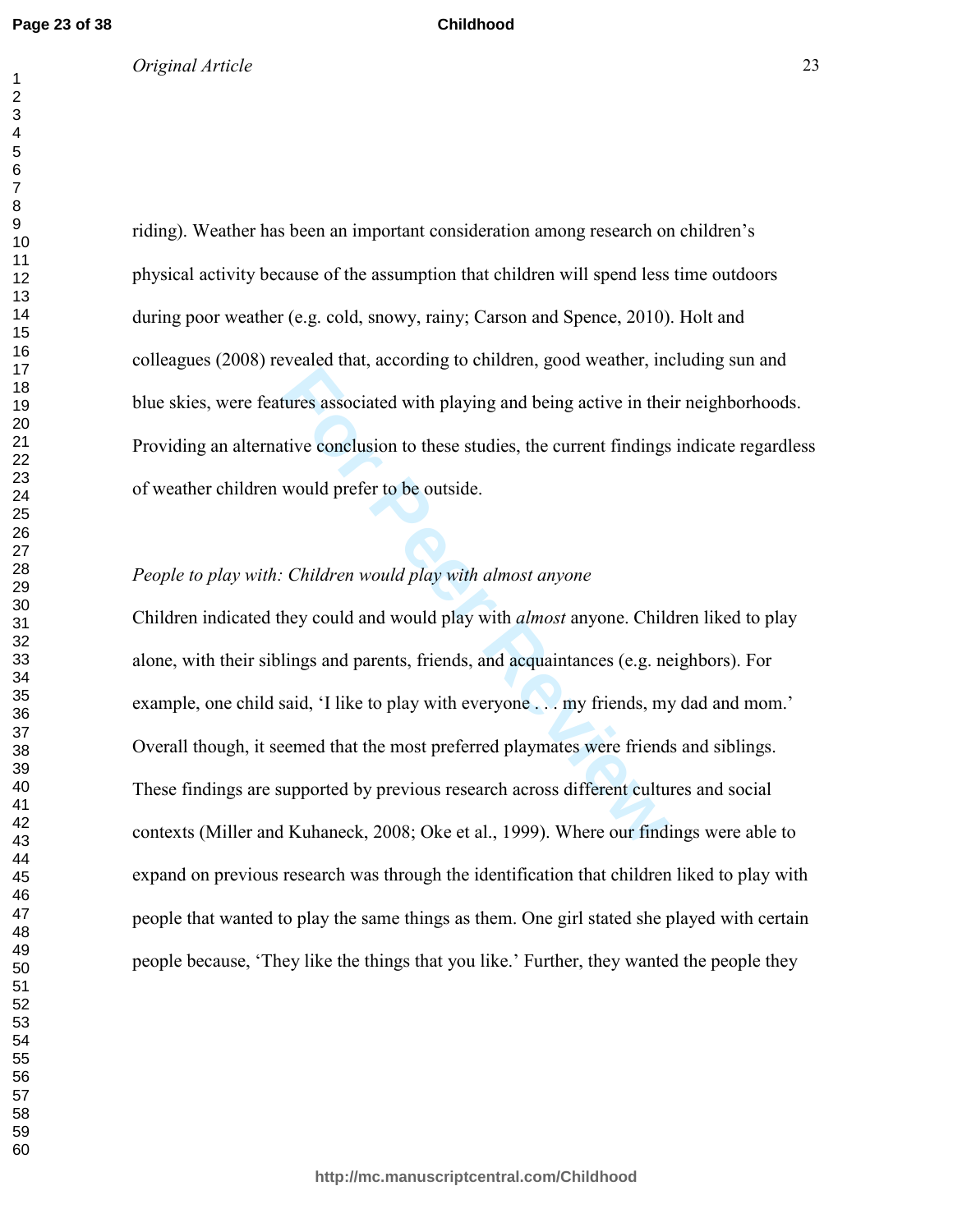#### **Childhood**

# *Original Article* 24

were playing with to be fun. For example, 'They do fun stuff' and they are nice to them, '[I like to play with] people who are nice.' The importance of fun was also identified by Miller and Kuhaneck (2008: 411) who reported, 'others, both peers and adults, were important in the children's choices of what to play. The children did not feel it extremely important that they chose what to play, as long as they agreed it was fun.'

**For Personal Apple 2014 and the set of the Shannon Apple 10.**<br> **For Personal Apple 2014** and the set of the Mathematical Shane Shane Shane Shane Shane Shane Shane Shane Shane Shane Shane Shane Shane Shane Shane Shane Shan Continuing the discussion to consider why children might not play with certain people, participants consistently indicated they did not like to play with people who were mean to them or were badly behaved. As one child explained, 'I don't like someone that's a bad boy.' Additional characteristics of people children did not want to play with were those who were boring. According to the children in this study, people that were older or younger or of the opposite sex often did not want to engage in the same activities. As such, children often did not want to play with them.

# *Parents and play: Potentially misunderstanding and hindering children's play*

Having established children's views on play, we were keen to identify what children thought might stop them from playing. We also sought to understand what children thought adults meant when they used the word play. Although the children identified a variety of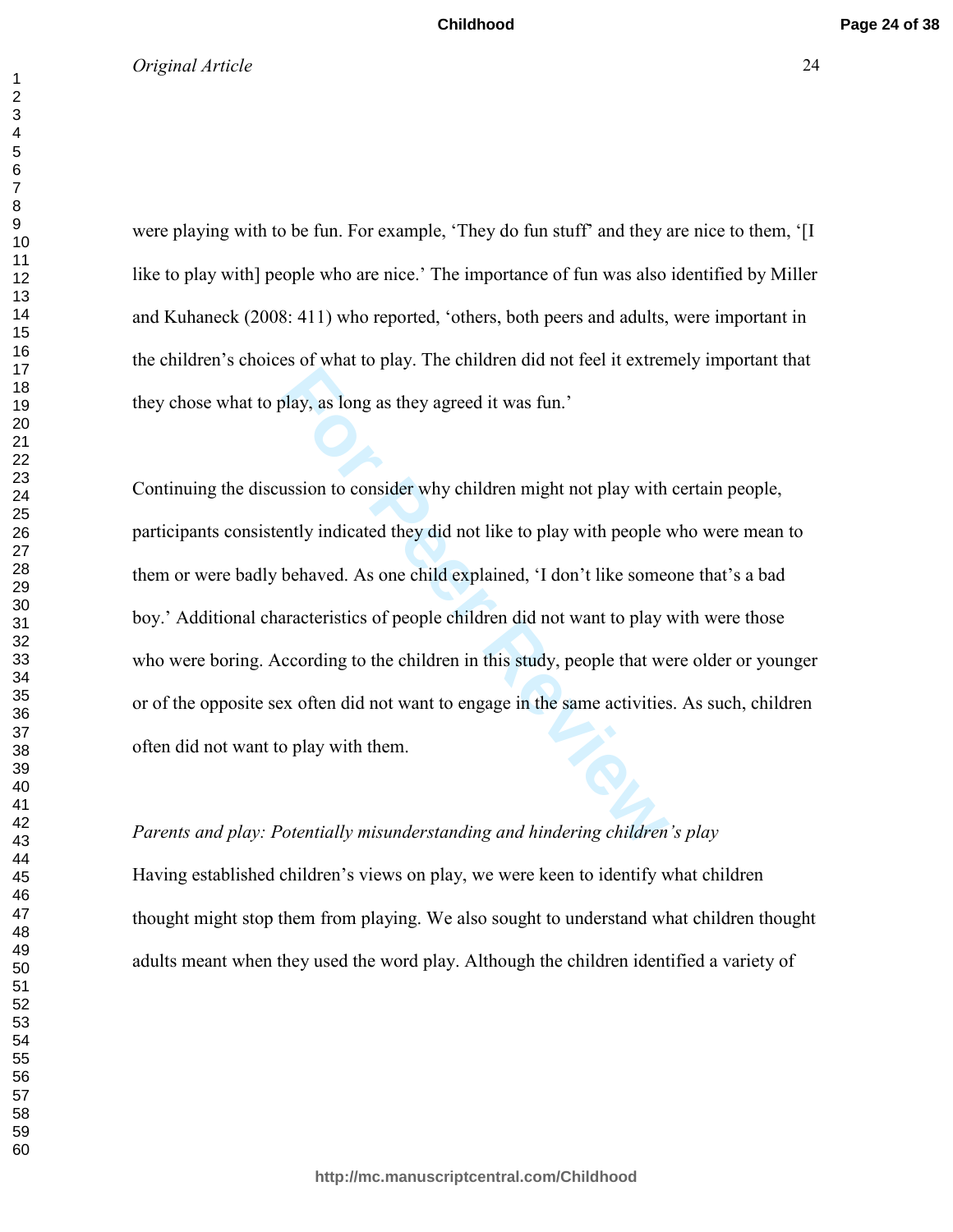*Original Article* 25

factors that influenced their play opportunities, the one most often cited was restrictions from parents.

**Childhood**

The children also highlighted physical and environmental limitations such as injuries, dogs, and broken computers also impinged on their play opportunities. For example, one of the reasons a grade two child did not play was, 'Spraining your wrist. And one time I broke my collar bone.' Children also identified general distractions, such as animals misbehaving and siblings distracting them, as factors that might prevent them from playing.

For also impinged on their play opportunities. For exactively did not play was, 'Spraining your wrist. And can also identified general distractions, such as animal them, as factors that might prevent them from playing them Other things children commonly indicated would prevent them from playing were parent imposed time commitments and parents' restrictions. Other research has also found that, according to children, parents have a restrictive influence on children's play (Eckert, 2004). In our study, children reported that parent imposed time commitments included parents having another commitment that children had to attend. As one child explained:

My mom and dad, they don't let me play outside . . . Because they want me to go somewhere, because like when I'm playing with my brother, my mom wants to go some, she stops me playing.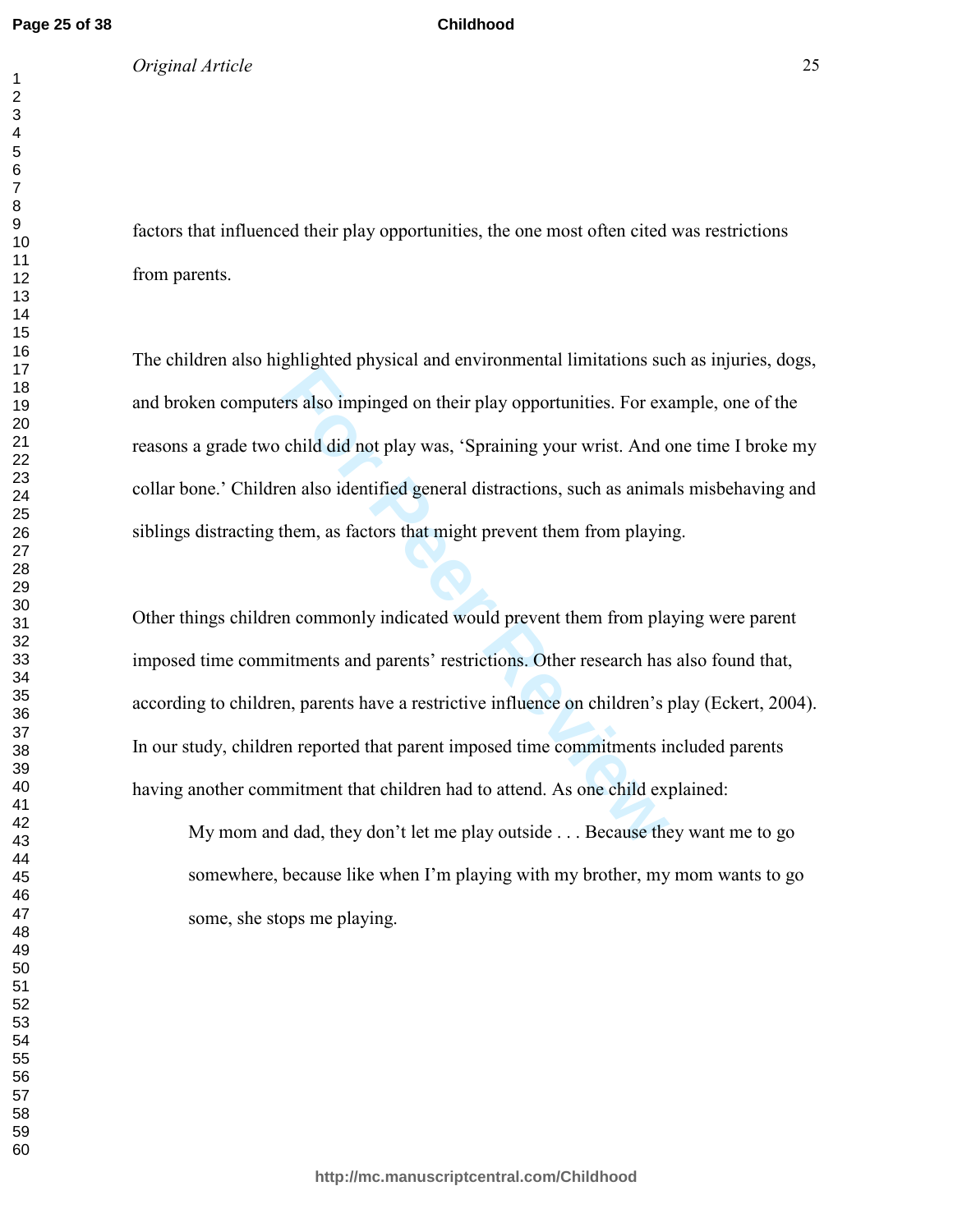**Childhood**

#### *Original Article* 26

Other children indicated parents wanting them to do chores, their homework, or eat dinner. As a grade two child said, she stops playing, 'Uh, when my mom says to come and eat . . . That gets me annoyed.'

ildren, parent restrictions were occasionally focused<br>ple, according to a boy in grade three, '... if you go<br>s say you can't do the stuff that you like to do like ju<br>fety was that it appeared that these children lived in<br>r According to the children, parent restrictions were occasionally focused around injury concerns. For example, according to a boy in grade three, ' . . . if you go with your mom and dad, they always say you can't do the stuff that you like to do like jump off the bridge.' Another aspect of safety was that it appeared that these children lived in an area that they and their parents perceived to be safe from 'stranger dangers.' One child said, 'My mom lets me bike on it and stuff, because it's not that dangerous, because not many people drive on that road.' Children also indicated that parents restricted their play opportunities if they were grounded or because parents did not want children to play video games.

Whereas we asked children about what stops them from playing, research focusing on the parents has asked about the (perceived) barriers to play and physical activity. Safety concerns have often been cited in response including concerns about outdoor darkness, neighborhood deprivation, crime, street traffic, and presence of adult supervision (Carver, Timperio and Crawford, 2008; Veitch et al., 2006). Children's perceptions of their parents'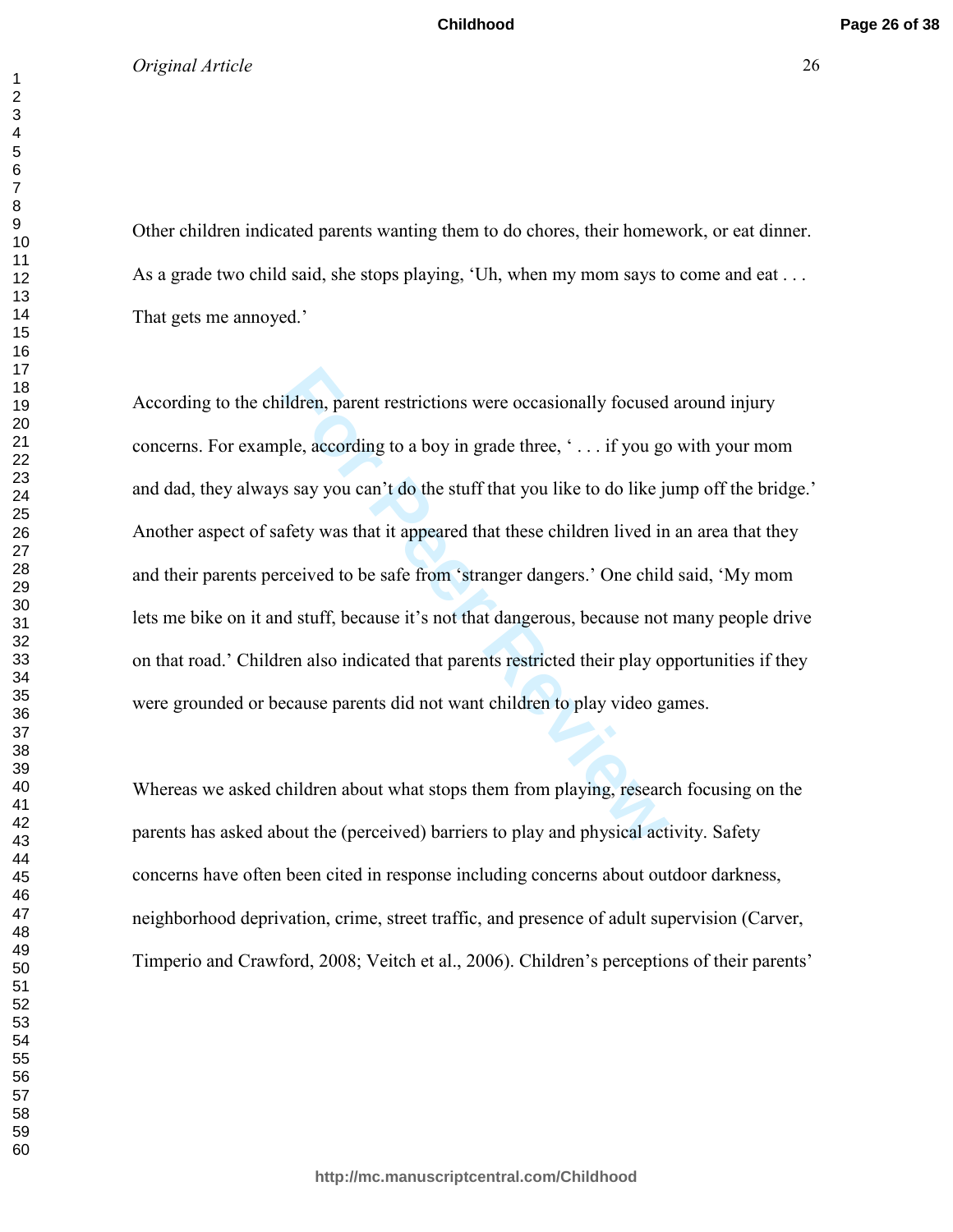#### *Original Article* 27

safety concerns, although mentioned, were not a dominant theme in our findings, perhaps because we recruited children from a suburban school in an area with low crime rates.

**Childhood**

For Building and the transfer and anti-transfer and the computer of play. As one child spread of the child explained, 'pare mes, they think they melt you brain.' Restriction of ame play is well supported by recent Canadian Parents' views on video games emerged as one of the main differences between children and adults (according to the children) perceptions of play. As one child said, 'They [parents] don't understand video games.' Another child explained, 'parents don't understand video games, they think they melt you brain.' Restriction of time spent engaging in video game play is well supported by recent Canadian sedentary behavior guidelines (Tremblay, LeBlanc, Janssen , Kho, Hicks, Murmumets et al., 2011). However, many participants experienced video games as 'movement-focused' play using words such as 'sweating' or 'jumping' in association.

Children shared two specific ideas regarding parents' meanings of play. Some children indicated when parents told them to play they wanted them to engage in an activity that was outdoors, one child said, 'Um, when my dad says go play he means go outside' and another child said, 'When you're playing video games then my mom's like go outside, ride your bike or something.' Specifically, children indicated play was something that was active and healthy, as one grade three said, 'They mean something that's more healthy.'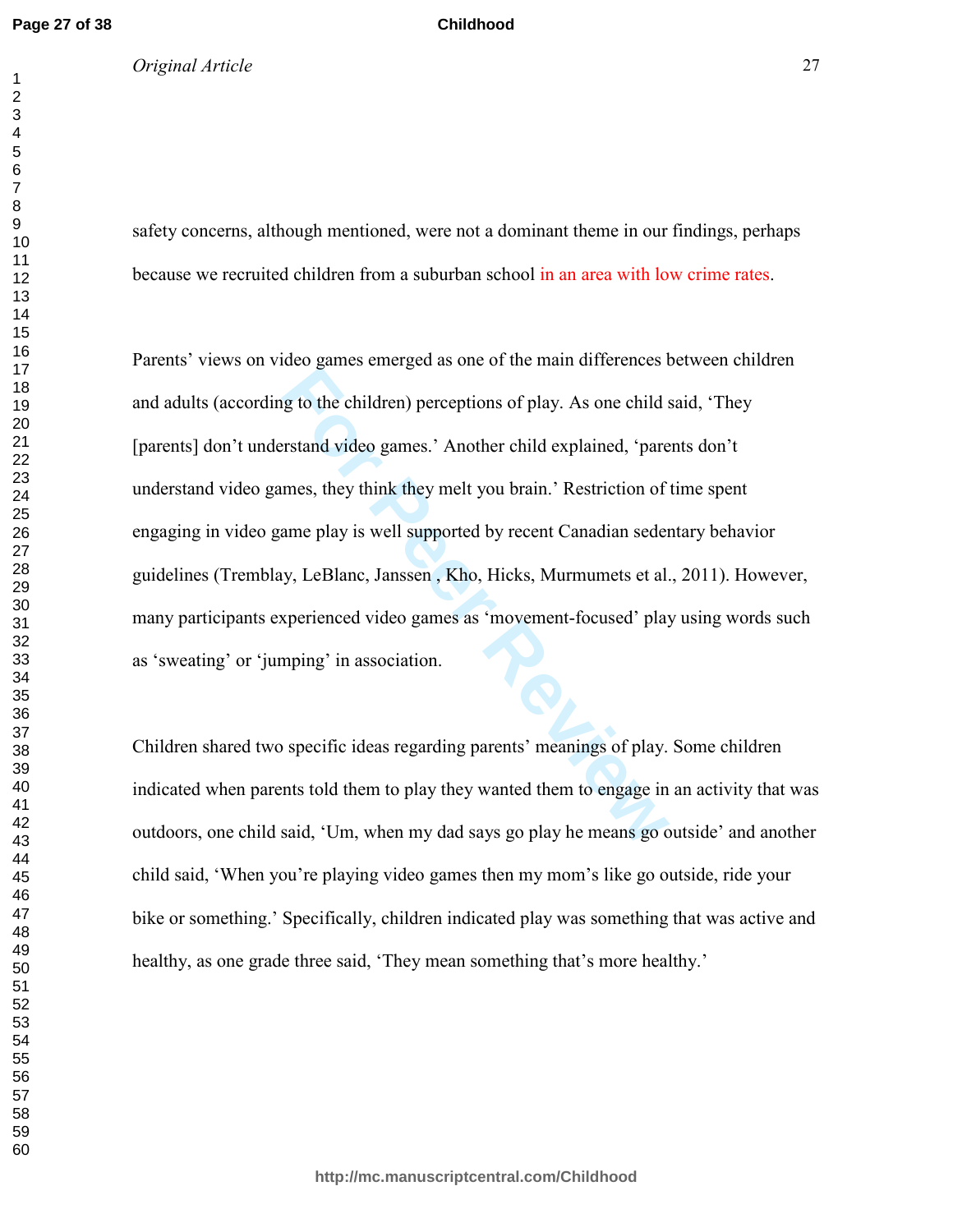They just want to do stuff without us.' Some of the golalined, 'My parents say go play, they mean stop bu<sub>i</sub> bugging us' and another said, 'They said go upstair lo the taxes.' Through such statements it became apprents rea Other children thought when parents told them to go and play they did not want them to engage in a specific activity rather they just wanted them out of their way. As one child said, 'She [her mum] wants me to play a game that doesn't distract her making supper' and another child said, 'They just want to do stuff without us.' Some of the grade four children went further and explained, 'My parents say go play, they mean stop bugging us, or get out of my way, just stop bugging us' and another said, 'They said go upstairs, shut up and don't talk to me so I can do the taxes.' Through such statements it became apparent that children did not think that parents really understood what play meant to them or why they might want to play certain activities.

Our findings suggested that as children matured, their understanding of play and adult's versions of play became increasingly discordant. Perhaps it was not truly a difference in understandings of play between adults and children that was captured in our findings but a difference in the priorities of children and adults regarding time use and daily activities. Singh and Gupta (2011) also reported parental restrictions on children's play that arose from pressures to focus on academic achievement. Such factors may have an overall restrictive effect on children's play opportunities.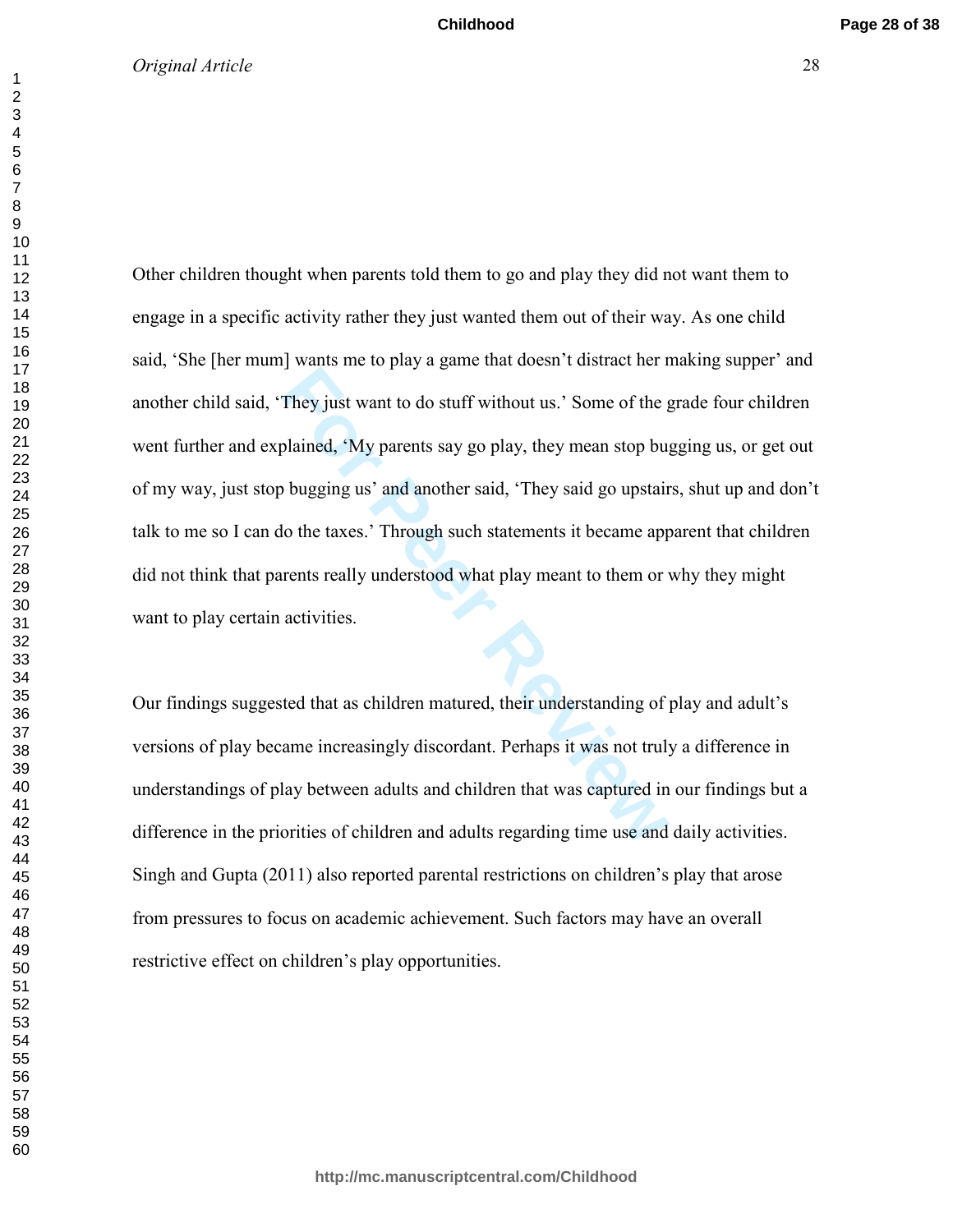## **General Discussion**

almost anyone. Key findings included the children's<br>activities, their limited interest in watching television<br>fun and boring activities. Capitalizing upon children<br>in almost all activities, particularly movement-foct<br>for r The purpose of this study was to examine meanings of play among children. Our findings revealed children have an unrestrained view of play - seeing opportunities to play almost anywhere and with almost anyone. Key findings included the children's desire to engage in movement-focused activities, their limited interest in watching television, and the distinction between fun and boring activities. Capitalizing upon children's ability to see opportunities for fun in almost all activities, particularly movement-focused activities, could be beneficial for researchers and practitioners aiming to enhance children's involvement in physical activity. Children's desire to spend time outside may also be a promising finding given the health benefits associated with spending time outdoors. The interest in video game play, however, could be problematic. In this study we did not seek to understand specifics around types of video games preferred. These details should be considered in future research given the obvious preferences of children, the vast diversity of video gaming systems available, and the potential health benefits/risks associated with video game play (Tremblay et al, 2011).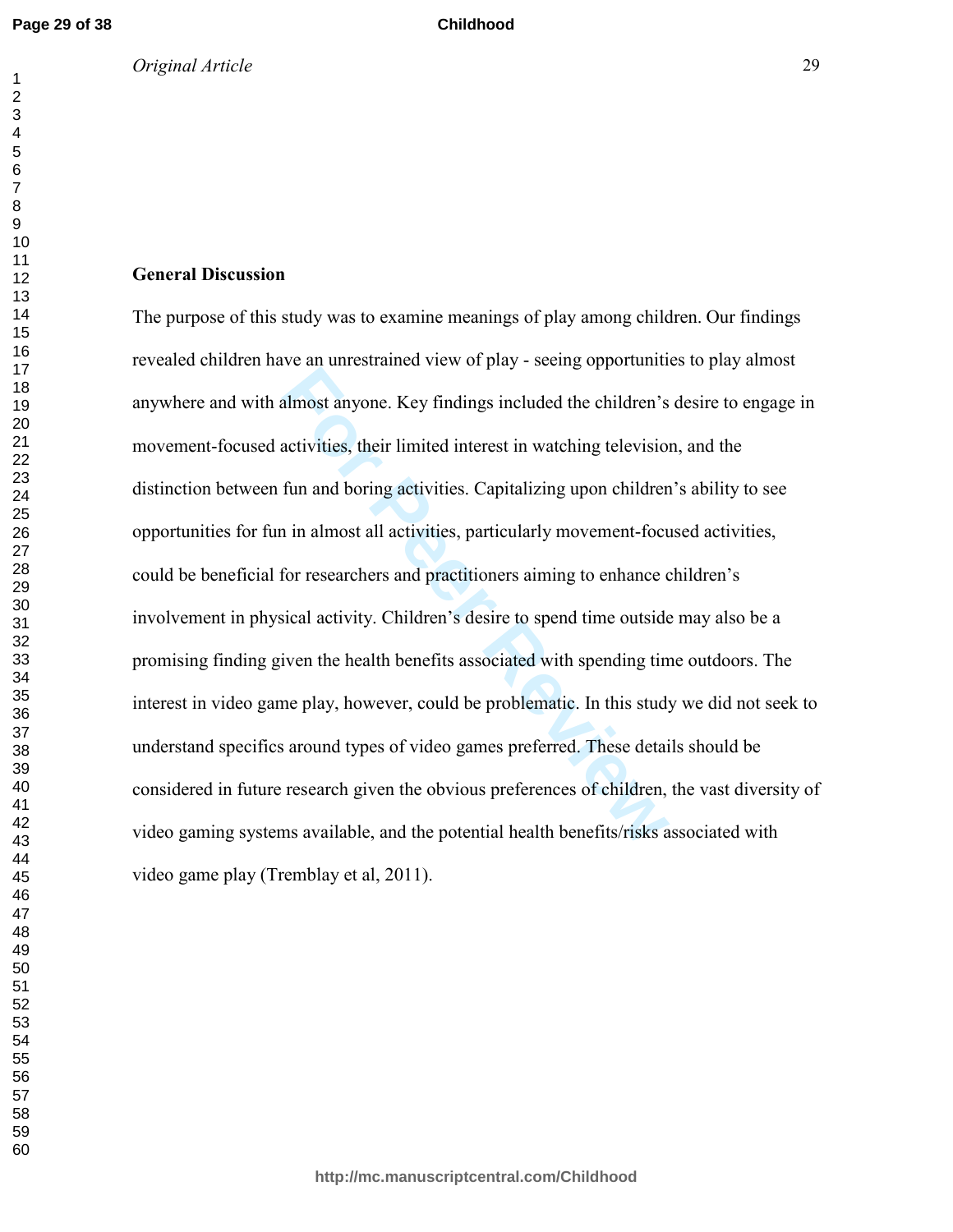Is' choice. Rather than attempting to understand what<br>y might want to play these games, it appeared that parallel with perplay activities upon their children. Previous researce<br>1979; Valentine and McKendrick, 1997). This h According to the children in this study, adults have different opinions, agendas and priorities regarding play activities and time use. Children felt that parents were particularly focused on 'healthy' activities that occurred outdoors. Although this may appear to be a positive parental influence on children's choices of play activities, it was clear that it was just that – the parents' choice. Rather than attempting to understand what children wanted to play and why they might want to play these games, it appeared that parents imposed their views of appropriate play activities upon their children. Previous research has echoed this concern (e.g. King, 1979; Valentine and McKendrick, 1997). This has potential to impact the children's experiences of fun and spontaneity associated with these healthy outdoor activities and may function to create tasks (or 'work') children have to rather than want to do. Given the considerable benefits associated with children's engagement in play perhaps children would benefit from adults adopting their unrestrained view of play, giving children choice and agency and providing sufficient time for them to engage in a variety of fun activities.

# **Limitations**

Our findings should be considered within certain limitations. These include a sample drawn from a single elementary school in a suburban community. As discussed, parental safety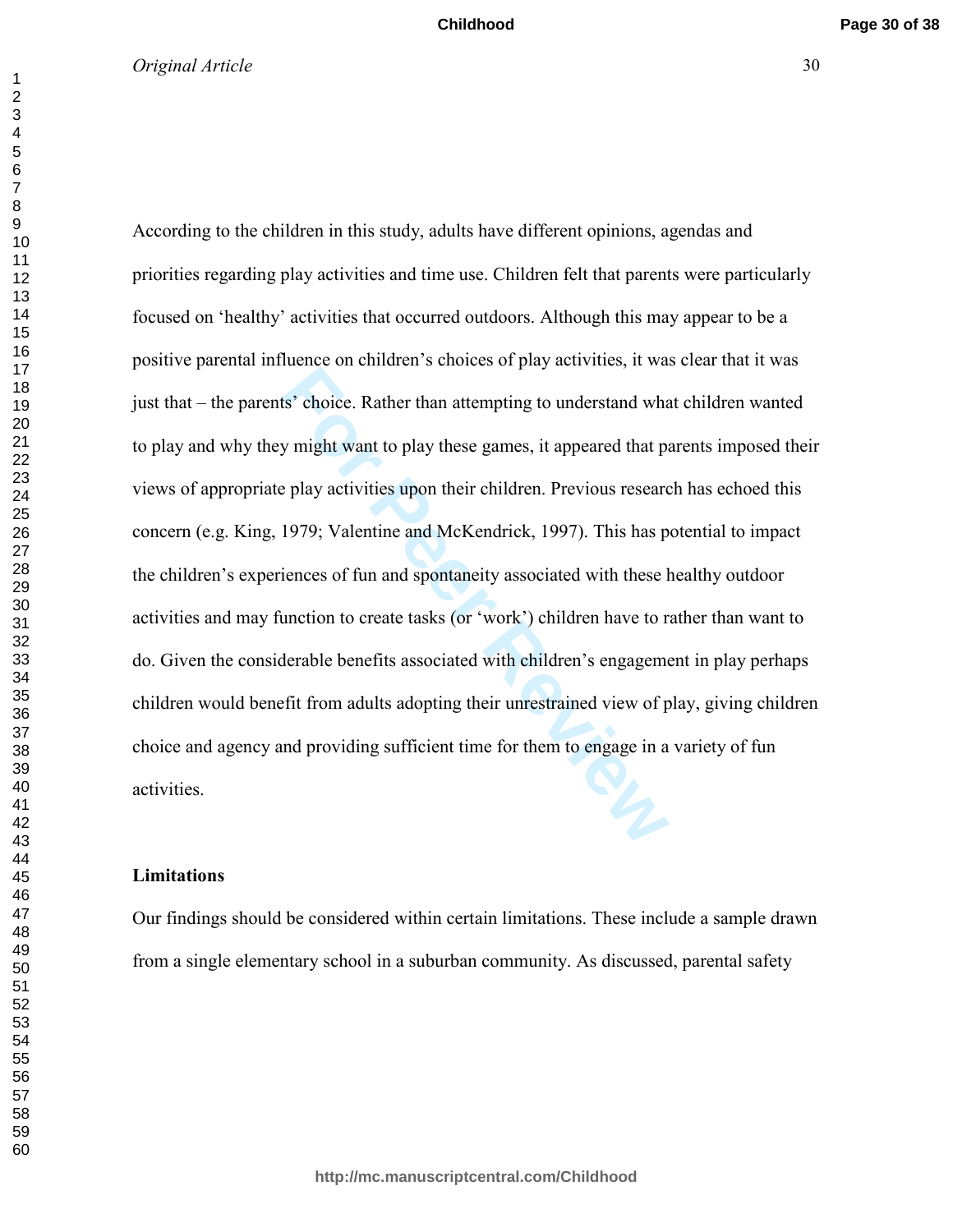concerns did not arise as an important factor in play among children in this study. Future research considering the perspectives of children among different neighborhoods, including urban and rural might be beneficial. Also, interviews took place at a single time point at the end of spring when the weather outside was nice. We asked children about the role of weather but we may have found a difference depending on the season when the study was conducted. Research comprising multiple interviews, over an extended period of time might provide further insight into seasonal variation in children's play (Carson and Spence, 2010).

**Childhood**

The Found a difference depending on the season w<br> **For Peer Review Computer**<br> **For Peer Season and Season and Season W**<br> **For Peer Seasonal variation in children's play (**<br> **Peer Insight into seasonal variation in children** We did not seek to identify age or gender related difference in meanings of play in this study, however we recognize the value of such considerations and found some evidence to suggest variation might exist. Future investigations should include a larger sample size where gender and age difference could be assessed. Finally, the study was conducted in a school, which might have restricted the information that we received from the children and their ability to refuse participation (cf. David, Edwards and Alldred, 2001). The school environment is often seen as a place where children's play is limited or restricted (King, 1979). It is also a context in which children are required to fulfill certain expectations or behaviors. As such, the children may have felt that they had to respond in 'school-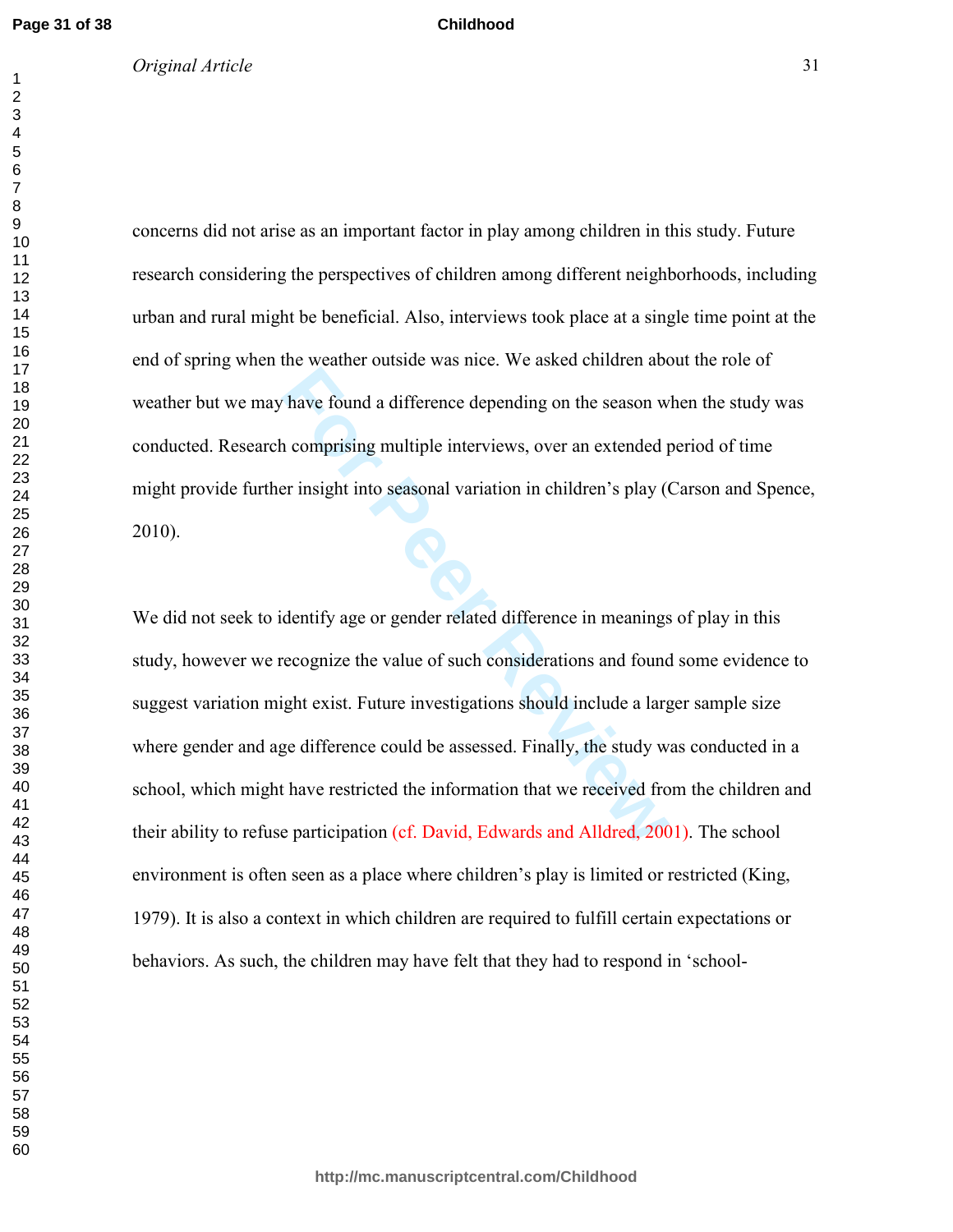**Childhood**

# *Original Article* 32

appropriate' ways. Future research could benefit from examining this topic in another setting (e.g. clubs, homes) and also combining interviews with observation of children's play.

# **Conclusion**

related research often relies on theoretical understan<br>the lived- or common-understandings such as those<br>y demonstrating the disconnect between the reality a<br>If we, as researchers, rely solely on such theoretical<br>e the voi In conclusion, play-related research often relies on theoretical understandings of play that may be at odds with the lived- or common-understandings such as those expressed by the children in this study demonstrating the disconnect between the reality and the rhetoric of play (Wood, 2009). If we, as researchers, rely solely on such theoretical definitions while attempting to include the voices of children in our research pursuits we will no doubt end up speaking two different languages – a child's understanding of play may be much broader than the current theoretical, scholarly understanding. This study therefore revealed that children had a relatively unrestrained view of play and these findings may be useful for helping to ensure that adults facilitate, rather than hinder, children's play.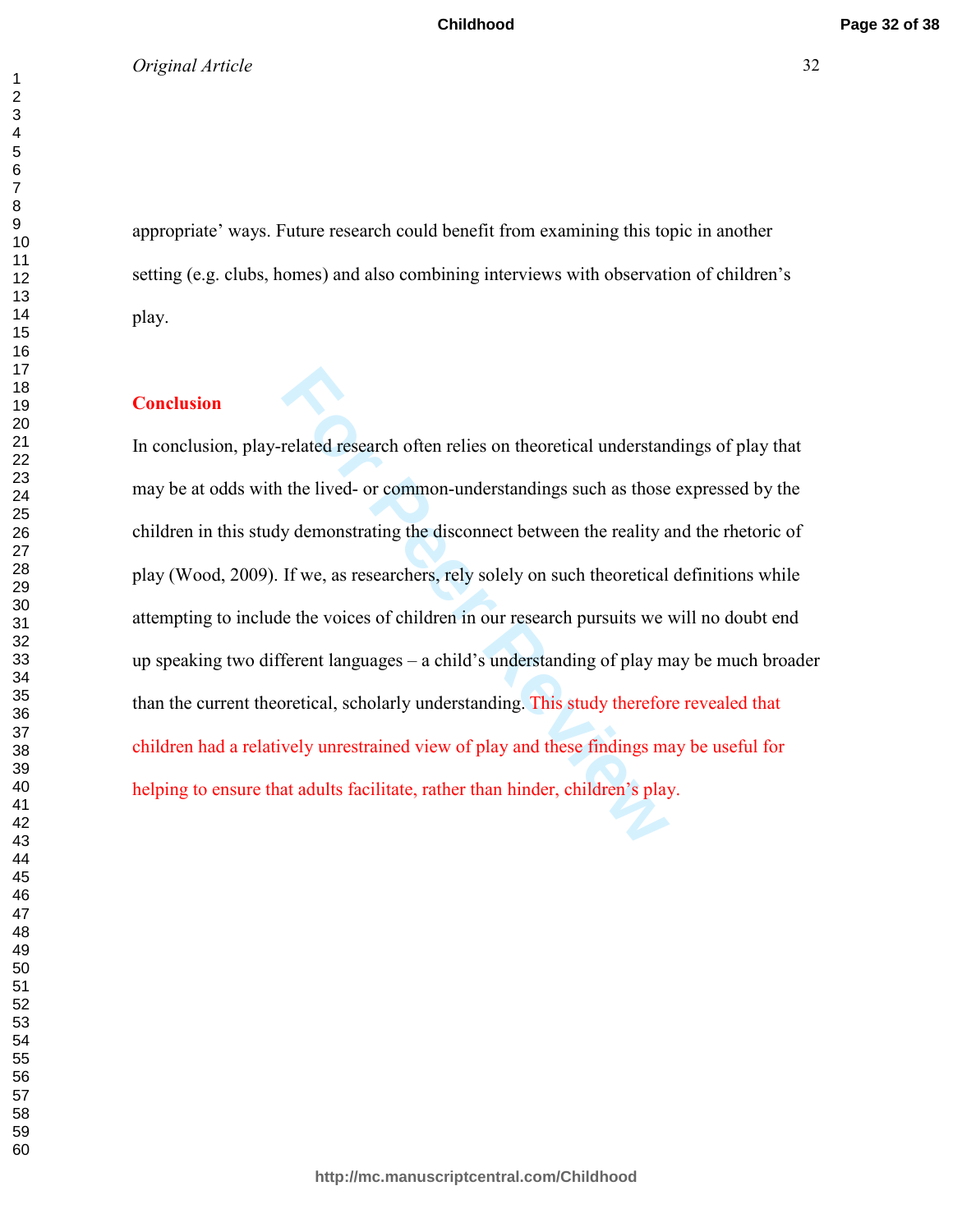This work was supported by the Social Sciences and Humanities Research Council of

Canada.

# **Declaration of Conflicting Interests**

The authors declare no conflict of interest.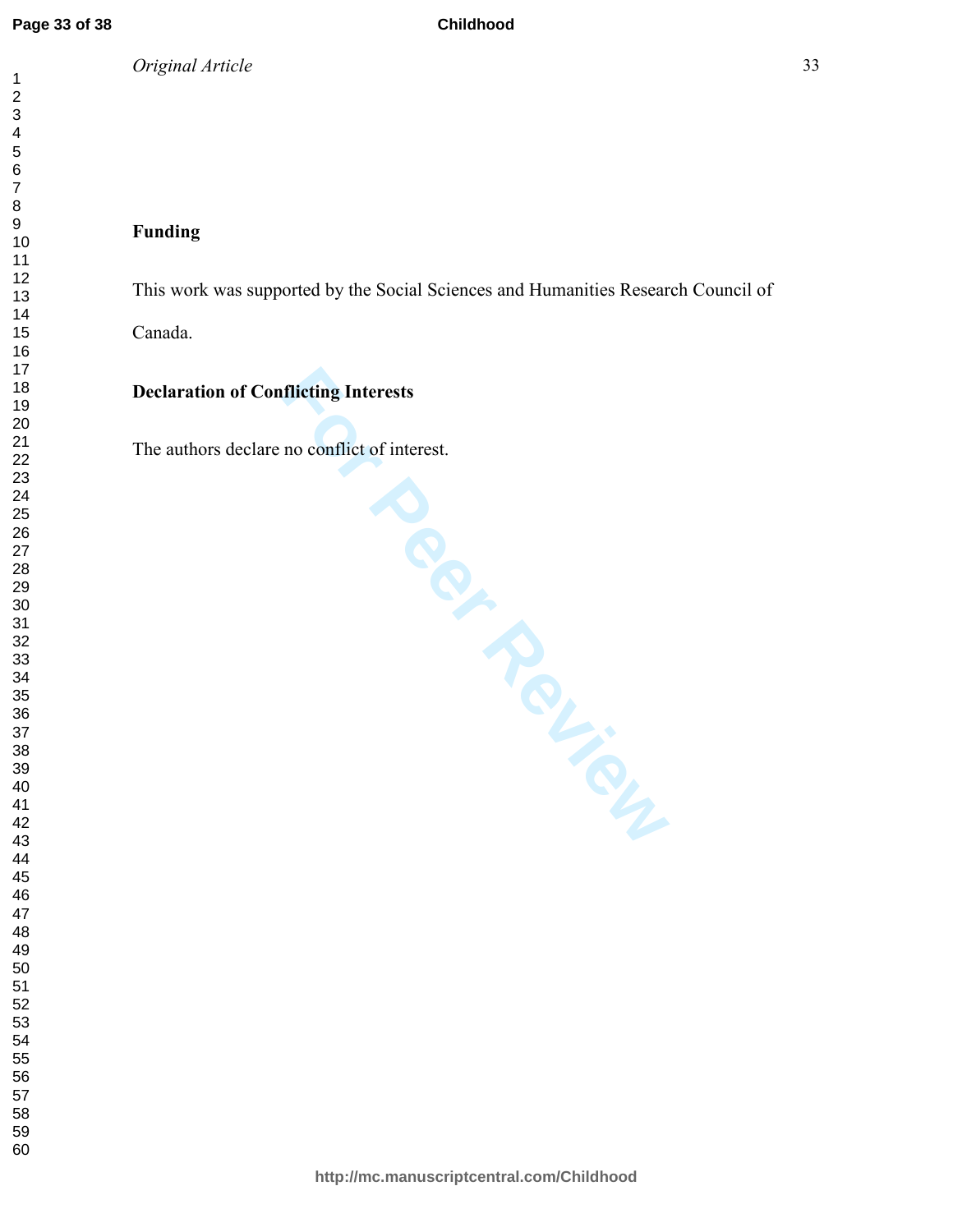#### **References**

- Berinstein S and Magalhaes L (2009) A study of the essence of play experience to children living in Zanzibar, Tanzania. *Occupational Therapy International* 16(2): 89-106.
- Carson V and Spence JC (2010) Seasonal variation in physical activity among children and adolescents: A review. *Pediatric Exercise Science* 22: 81-92.
- Carver A, Timperio A, Crawford D (2008) Playing it safe: The influence of neighbourhood safety on children's physical activity - A review. *Health & Place* 14: 217-227.
- Christensen P and Prout A (2002) Working with ethical symmetry in social research with children. *Childhood* 9: 477-497.
- Exercise Science 22: 81-92.<br>
A review. *Pediatric Exercise Science* 22: 81-92.<br>
A, Crawford D (2008) Playing it safe: The influence<br>
ildren's physical activity A review. *Health & Place*<br>
rout A (2002) Working with ethic David ME, Edwards, R and Alldred, P (2001) Children and school-based research: 'informed consent' or 'educated consent'? *British Educational Research Journal* 27: 347-365.
- Darbyshire P, MacDougall C and Schiller W (2005) Multiple methods in qualitative research with children: More insight or just more? *Qualitative Research* 4, 417-436. Eckert G (2004) 'If I tell them I can' Ways of relating to adult rules. *Childhood* 11(1): 9-26. Factor J (2004) Tree stumps, manhole covers and rubbish tins: The invisible play-lines of a primary school playground. *Childhood* 11(2): 142-154.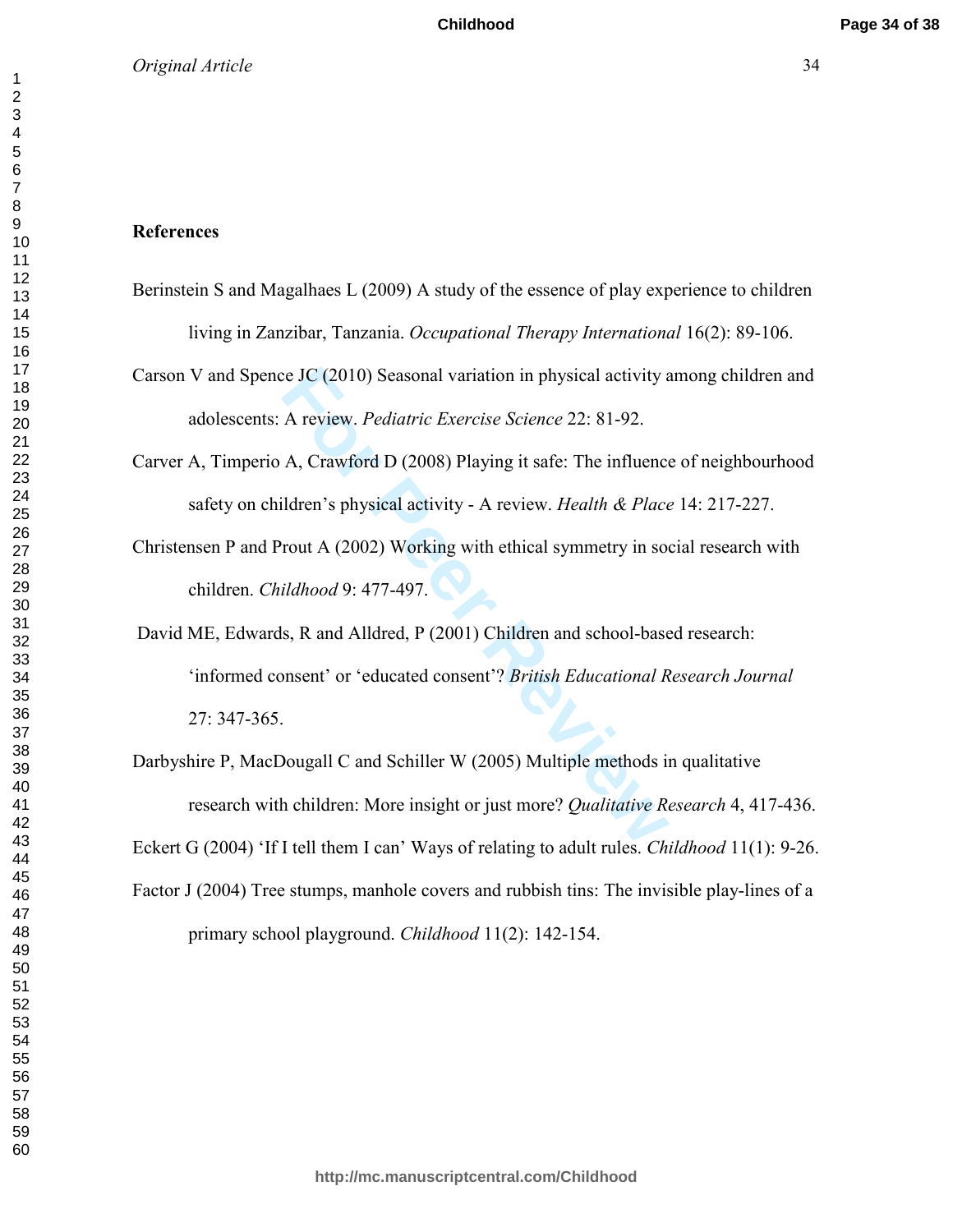*Original Article* 35

**Childhood**

Grover S (2004) Why won't they listen to us?: On giving power and voice to children participating in social research. *Childhood* 11: 81-93.

Holt NL, Spence JC, Sehn ZL and Cutumisu N (2008) Neighborhood and developmental differences in children's perceptions of opportunities for play and physical activity. *Health and Place* 14: 2-14.

Place 14: 2-14.<br>
Senberry N (2002) Play: Essential for all children (*A*<br>
ion for Childhood Education International). *Childho*<br>
.<br>
Il MB (2000) Getting the focus and the group: Enhans<br>
s group research. *Qualitative Healt* Isenberg JP and Quisenberry N (2002) Play: Essential for all children (A position paper of the Association for Childhood Education International). *Childhood Education*, 79(1): 33-39.

Kidd PS and Parshall MB (2000) Getting the focus and the group: Enhancing analytical rigor in focus group research. *Qualitative Health Research* 10*:* 293-308.

King NR (1979) The kindergarteners' perspective. *The Elementary School Journal* 80(2): 80-87.

Lindqvist G (2001) When small children play: how adults dramatise and children create meaning. *Early Years* 21(1): 7-14.

Malaby TM (2008) Anthropology and play: The contours of a playful experience. Available at: http://ssrn.com/abstract=1315542 (retrieved 23 March 2012)

Maykut P and Morehouse R (1994) *Beginning qualitative research: A philosophic and practical guide.* Lewes, UK: Falmer.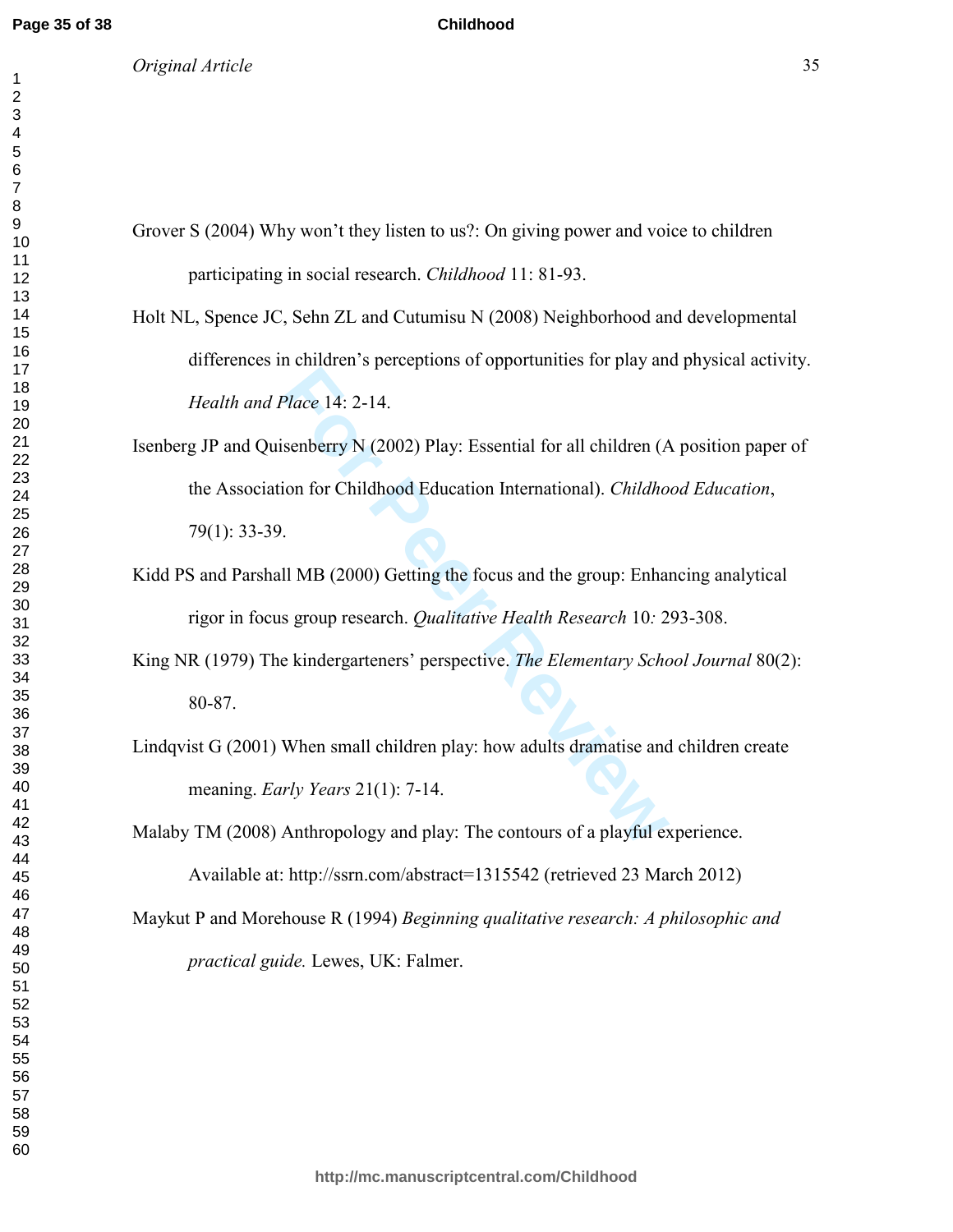- Miller E and Kuhaneck H (2008) Children's perceptions of play experiences and play preferences: A qualitative study. *The American Journal of Occupation Therapy* 62(4): 407-415.
- Oke M, Khattear A, Pant P and Sarawathi TS (1999) A profile of children's play in urban India. *Childhood* 6(2): 207-219.

Pellegrini AD (2009) Research and policy on children's play. *Play Policy* 3(2): 131-136.

Piaget J (2007) *The child's conception of the world*. Tomlinson J and Tomlinson A (Trans).

Lanham, MD: Rowman and Littlefield.

Rasmussen K (2004) Places for children – Children's places. *Childhood* 11(2): 155-173.

Reid LN and Fraser CF (1980) Television at play. *Journal of Communication* 30(4): 66-73.

- Final and summan control of the state and solution<br>(hood 6(2): 207-219.<br>
(hood 6(2): 207-219.<br>
(hild's conception of the world. Tomlinson J and To<br>
(hild's conception of the world. Tomlinson J and To<br>
(hild's conception of Rubin KH, Fein G and Vandenberg B (1983) Play. In Hetherington EM (ed) *Handbook of child psychology: Volume 4 Socialization, personality, and social development*. New York, NY: Wiley, pp.693-774.
- Rubin KH, Maioni TL and Hornung M (1976) Free play behaviors in middle- and lowerclass pre-schoolers: Parten and Piaget revisited. *Child Development* 47(2): 414-419.
- Sallis JF, Prochaska JJ and Taylor WC (2000) A review of correlates of physical activity of children and adolescents. *Medicine and Science in Sport & Exercise* 32: 963-975.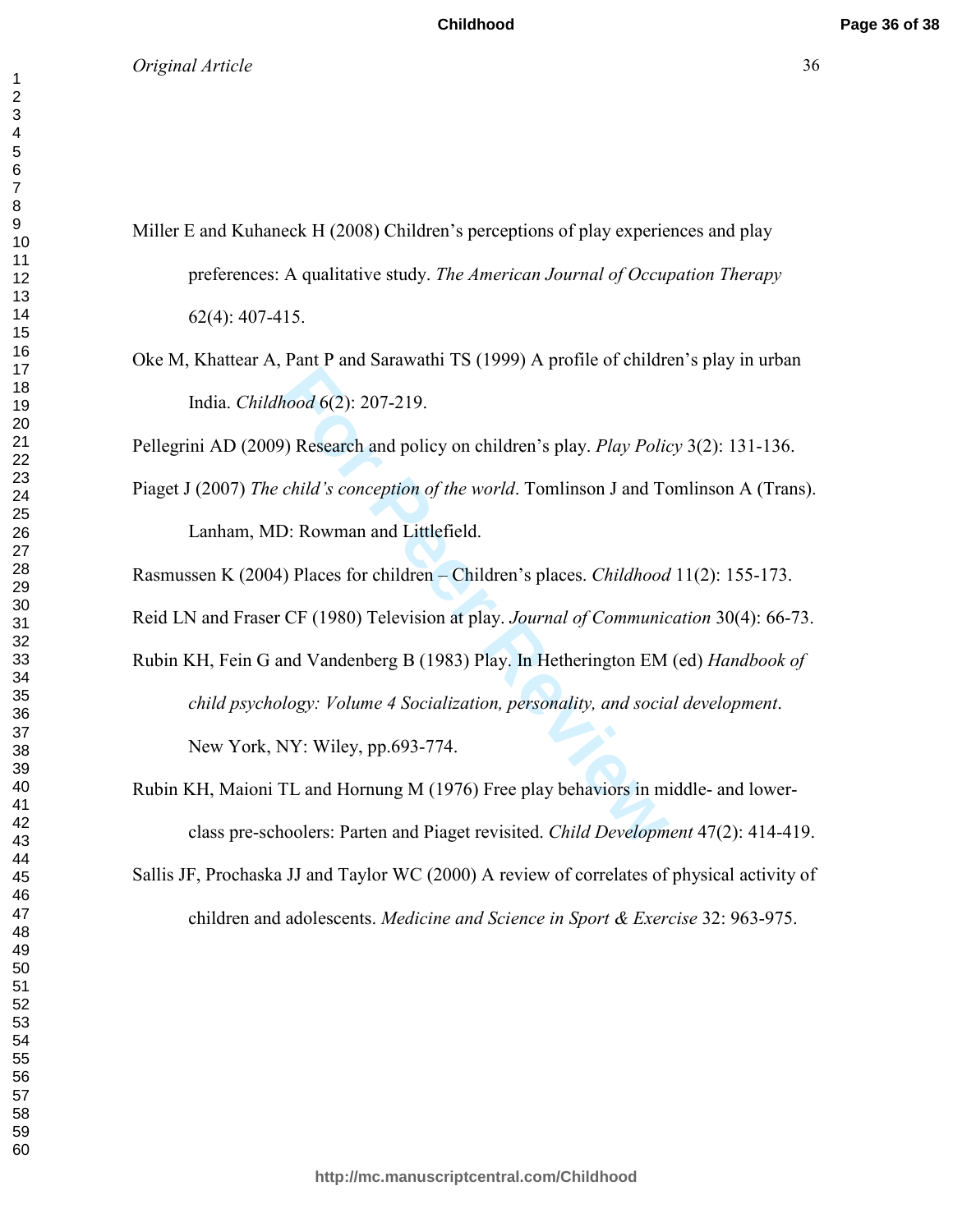*Original Article* 37

#### **Childhood**

Schwartzman HB (1976) The anthropological study of children's play. *Annual Review of Anthropology* 5: 289-328.

- Singer DG, Singer JL, D'Agostino H and DeLong R (2009) Children's pastimes and play in sixteen nations: Is free-play declining? *American Journal of Play* 1: 283-312.
- Singh A and Gupta D (2012) Contexts of childhood and play: Exploring parental perceptions. *Childhood* 19(2): 235-250*.*
- Skelton T (2009) Children's geographies/geographies of children: Play, work, mobilities and migration. *Geography Compass* 3/4: 1430-1448.

Sutton-Smith B (1966) Piaget on play: A critique. *Psychological Review* 73(1): 104-110.

Sutton-Smith B (2001) *The ambiguity of play*. Cambridge, MA: First Harvard University Press.

- **Exploring Channing Contexts of childhood and play:** Exploring Childhood 19(2): 235-250.<br>
For Peer Review Secographies (geographies of children: Play, n. *Geography Compass 3/4*: 1430-1448.<br> **For Peer Review Constructs** Co Thomson S (2005) 'Territorialising' the primary playground: Deconstructing the geography of playtime. *Children's Geographies* 3(1): 63-78.
- Thomson JS and Philo C (2005) Playful spaces? A social geography of children's play in Livingston, Scotland. *Children's Geographies,* 2(1): 111-130.

Tremblay MS, LeBlanc AJ, Janssen I, Kho ME, Hicks A, Murmumets K, Colley RC and Duggan M (2011) Canadian sedentary behaviour guidelines for children and youth. *Applied Physiology, Nutrition, and Metabolism*, 36(1): 59-64.